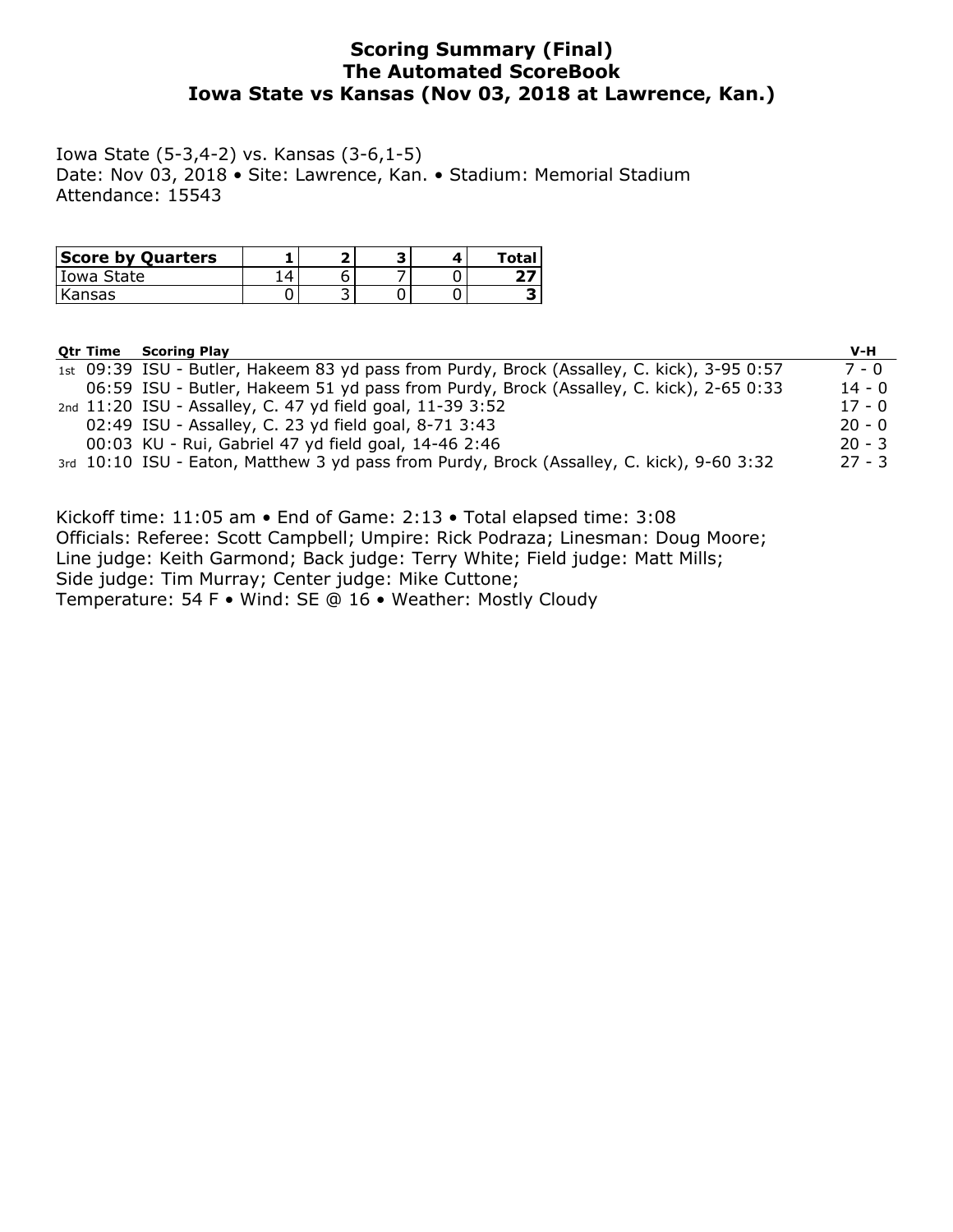# **Team Statistics (Final) The Automated ScoreBook Iowa State vs Kansas (Nov 03, 2018 at Lawrence, Kan.)**

|                                | <b>ISU</b>   | KU           |
|--------------------------------|--------------|--------------|
| <b>FIRST DOWNS</b>             | 20           | 20           |
| Rushing                        | 9            | 8            |
| Passing                        | 10           | 11           |
| Penalty                        | $\mathbf{1}$ | 1            |
| <b>NET YARDS RUSHING</b>       | 121          | 147          |
| <b>Rushing Attempts</b>        | 38           | 40           |
| Average Per Rush               | 3.2          | 3.7          |
| <b>Rushing Touchdowns</b>      | 0            | 0            |
| <b>Yards Gained Rushing</b>    | 154          | 168          |
| Yards Lost Rushing             | 33           | 21           |
| <b>NET YARDS PASSING</b>       | 273          | 185          |
| Completions-Attempts-Int       | 17-24-0      | 19-43-0      |
| Average Per Attempt            | 11.4         | 4.3          |
| Average Per Completion         | 16.1         | 9.7          |
| Passing Touchdowns             | 3            | 0            |
| <b>TOTAL OFFENSE YARDS</b>     | 394          | 332          |
| Total offense plays            | 62           | 83           |
| Average Gain Per Play          | 6.4          | 4.0          |
| Fumbles: Number-Lost           | $0 - 0$      | 3-1          |
| Penalties: Number-Yards        | $2 - 12$     | $3 - 25$     |
| <b>PUNTS-YARDS</b>             | $5 - 195$    | $5 - 229$    |
| Average Yards Per Punt         | 39.0         | 45.8         |
| Net Yards Per Punt             | 39.0         | 43.2         |
| Inside 20                      | 1            | 1            |
| 50+ Yards                      | 1            | 2            |
| Touchbacks                     | 0            | 0            |
| Fair catch                     | 0            | 2            |
| <b>KICKOFFS-YARDS</b>          | $6 - 355$    | $2 - 103$    |
| Average Yards Per Kickoff      | 59.2         | 51.5         |
| Net Yards Per Kickoff          | 40.7         | 31.0         |
| Touchbacks                     | 3            | 1            |
| Fair Catch Yards               | 24           | 0            |
| Punt returns: Number-Yards-TD  | $1 - 13 - 0$ | $1 - 0 - 0$  |
| Average Per Return             | 13.0         | 0.0          |
| Kickoff returns: Number-Yds-TD | $1 - 16 - 0$ | $2 - 36 - 0$ |
| Average Per Return             | 16.0         | 18.0         |
| Interceptions: Number-Yds-TD   | $0 - 0 - 0$  | $0 - 0 - 0$  |
| Fumble Returns: Number-Yds-TD  | $1 - 11 - 0$ | $0 - 0 - 0$  |
| Miscellaneous Yards            | 0            | 0            |
| Possession Time                | 28:40        | 31:20        |
| 1st Quarter                    | 5:05         | 9:55         |
| 2nd Quarter                    | 7:26         | 7:34         |
| 3rd Quarter                    | 9:50         | 5:10         |
| 4th Quarter                    | 6:19         | 8:41         |
| <b>Third-Down Conversions</b>  | 4 of 13      | 7 of 17      |
| Fourth-Down Conversions        | $1$ of $1$   | $1$ of $5$   |
| Red-Zone Scores-Chances        | $2 - 3$      | $0 - 2$      |
| Touchdowns                     | $1 - 3$      | $0 - 2$      |
| Field goals                    | $1 - 3$      | $0 - 2$      |
| Sacks By: Number-Yards         | $1 - 7$      | $3 - 26$     |
| <b>PAT Kicks</b>               | $3 - 3$      | 0-0          |
| <b>Field Goals</b>             | $2 - 3$      | $1 - 1$      |
| Points off turnovers           | 3            | 0            |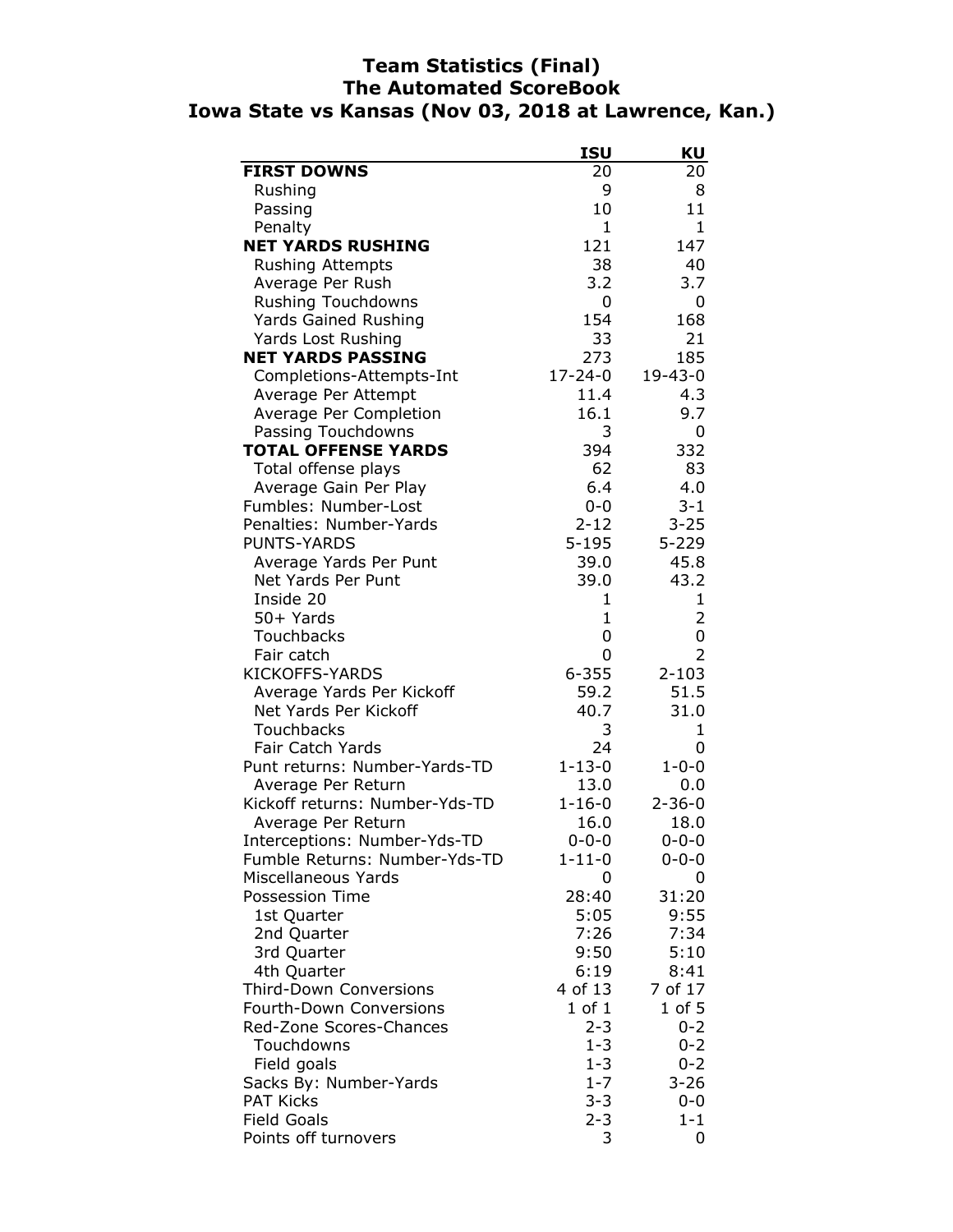# **Individual Statistics (Final) The Automated ScoreBook Iowa State vs Kansas (Nov 03, 2018 at Lawrence, Kan.)**

## **Iowa State Kansas**

Akers, Landen

| <b>Rushing</b>     |        |               | <b>No. Gain Loss</b>              |                         | <b>Net TD</b>   |           | Lg        | Avg              |
|--------------------|--------|---------------|-----------------------------------|-------------------------|-----------------|-----------|-----------|------------------|
| Montgomery, Da.    | 14     | 67            | 3                                 | 64                      |                 | 0         | 14        | 4.6              |
| Purdy, Brock       | 10     | 53            | 26                                | 27                      |                 | 0         | 13        | 2.7              |
| Nwangwu, Kene      | 7      | 20            | 2                                 | 18                      |                 | 0         | 7         | 2.6              |
| Lang, Johnnie      | 4      | 10            | 2                                 |                         | 8               | 0         | 7         | 2.0              |
| Croney, Sheldon    | 3      | 4             | 0                                 |                         | 4               | 0         | 3         | 1.3              |
| Totals             | 38     | 154           | 33                                | 121                     |                 | 0         | 14        | 3.2              |
|                    |        |               |                                   |                         |                 |           |           |                  |
| <u>Passing</u>     |        | C-A-I         |                                   | <b>Yds TD Long Sack</b> |                 |           |           |                  |
| Purdy, Brock       |        | 16-23-0       |                                   | 263                     | 3               | 83        |           | 3                |
| Kempt, Kyle        |        | $1 - 1 - 0$   |                                   | <u>10</u>               | 0               | 10        |           | 0                |
| Totals             |        | $17 - 24 - 0$ |                                   | 273                     | 3               | 83        |           | 3                |
|                    |        |               |                                   |                         |                 |           |           |                  |
|                    |        |               |                                   |                         |                 |           |           |                  |
| <b>Receiving</b>   |        | No. Yards     |                                   | TD                      | Long            |           |           |                  |
| Butler, Hakeem     | 5      |               | 164                               | 2                       |                 | 83        |           |                  |
| Jones, D.          | 4      |               | 31                                | 0                       |                 | 12        |           |                  |
| Akers, Landen      | 3      |               | 34                                | 0                       |                 | 15        |           |                  |
| Eaton, Matthew     | 3      |               | 14                                | 1                       |                 | 7         |           |                  |
| Milton, Tarique    | 2      |               | 30                                | 0                       |                 | <u>28</u> |           |                  |
| <b>Totals</b>      | 17     |               | 273                               | 3                       |                 | 83        |           |                  |
| <b>Punting</b>     | No.    |               | Yds Avg Long In20                 |                         |                 |           |           | ΤВ               |
| Dunn, Corey        | 5      | 195           | 39.0                              |                         | 50              |           | 1         | 0                |
| Totals             | 5      | 195           | 39.0                              |                         | 50              |           | 1         | 0                |
|                    |        |               |                                   |                         |                 |           |           |                  |
|                    |        | Punt          |                                   | Kickoff                 |                 |           |           | <b>Intercept</b> |
| <b>Returns</b>     | No Yds |               | Lg No Yds Lg No Yds Lg            |                         |                 |           |           |                  |
| Milton, Tarique    | 1      | 13            | 13<br>0                           | $\mathbf{0}$            | 01              | 0         | 0         | 0                |
| Soehner, Dylan     | 0      | 0             | $1 \quad$<br>0                    | 16                      | 16 <sub>l</sub> | 0         | 0         |                  |
| Totals             | 1      | 13            | $\overline{1}$<br>13 <sup>l</sup> | 16                      | 16 <sub>l</sub> | 0         | 0         |                  |
|                    |        |               |                                   |                         |                 |           |           |                  |
|                    |        |               |                                   |                         |                 |           |           |                  |
| <u>Field goals</u> | Qtr    | Time<br>11:20 |                                   | Dist                    |                 | Result    |           |                  |
| Assalley, C.       | 2nd    |               |                                   | 47 yards Good           |                 |           |           |                  |
| Assalley, C.       | 2nd -  | 02:49         |                                   | 23 yards Good           |                 |           |           |                  |
| Assalley, C.       | 3rd -  | 02:45         |                                   | 49 yards                |                 | Missed    |           |                  |
| <b>Kickoffs</b>    |        | No. Yards     |                                   | Avg                     | ΤВ              |           | <u>ОВ</u> |                  |
| Francis, Chris     | 6      | 355           |                                   | 59.2                    |                 | 3         |           |                  |
|                    |        |               |                                   |                         |                 |           |           |                  |
|                    |        |               |                                   |                         |                 |           |           |                  |
| <u>All-purpose</u> | Run    | <u>Rcv</u>    | ΚR                                |                         | PR              | ΙR        |           | <b>Total</b>     |
| Butler, Hakeem     | 0      | 164           |                                   | 0                       | 0               | 0         |           | 164              |
| Montgomery, Da.    | 64     |               | 0                                 | 0                       | 0               | 0         |           | 64               |
| Milton, Tarique    | 0      | 30            |                                   | 0                       | 13              | 0         |           | 43               |
| Akers, Landen      | 0      | 34            |                                   | 0                       | 0               | 0         |           | 34               |

| <b>Rushing</b>  |     | No. Gain Loss Net TD Lg Avg |              |        |              |       |           |
|-----------------|-----|-----------------------------|--------------|--------|--------------|-------|-----------|
| Herbert, Khalil | 21. | 98.                         |              | 91     | 0            | - 23  | 4.3       |
| Williams, Pooka | 17  | 65.                         | <sup>7</sup> | 58.    | 0            | 14    | 3.4       |
| Williams, Dom   |     | 5                           | 0            | 5.     | 0            | 5.    | 5.0       |
| Bender, Peyton  |     | $\Omega$                    |              | $-7$   | 0            |       | $0 - 7.0$ |
| <b>Totals</b>   | 40  | 168                         |              | 21 147 | <sup>n</sup> | - 23. | 3.7       |

| Passing         | $C-A-I$       |     | <b>Yds TD Long Sack</b> |  |
|-----------------|---------------|-----|-------------------------|--|
| Bender, Peyton  | $19 - 41 - 0$ | 185 | 34                      |  |
| Herbert, Khalil | $0 - 1 - 0$   |     |                         |  |
| <b>TFAM</b>     | $0 - 1 - 0$   |     |                         |  |
| <b>Totals</b>   | $19 - 43 - 0$ | 185 | 34                      |  |

| Receiving       |     | No. Yards | <b>TD</b> | Long |
|-----------------|-----|-----------|-----------|------|
| Sims, Steven    |     | 71        |           | 20   |
| Williams, Pooka | 6   | 42        |           | 11   |
| Robinson, S.    | 4   | 52        |           | 34   |
| Williams, T.    | 1   | 15        |           | 15   |
| Lassiter, K.    |     | 5         |           | 5    |
| Totals          | 1 Q | 185       |           | 34   |

| Punting        |            |      | No. Yds Avg Long In20 TB |  |
|----------------|------------|------|--------------------------|--|
| Thompson, Kyle | 5 229 45.8 | 60   |                          |  |
| Totals         | 5 229 45.8 | - 60 |                          |  |

|                 |   | Punt                       |  | Kickoff |     | Intercept |           |
|-----------------|---|----------------------------|--|---------|-----|-----------|-----------|
| <b>Returns</b>  |   | No Yds Lg No Yds Lg No Yds |  |         |     |           | <b>Lg</b> |
| Lassiter, K.    |   |                            |  |         |     |           |           |
| Williams, Pooka | 0 |                            |  | 16      | 16I |           |           |
| Sims, Steven    |   | $\Omega$                   |  | 20      |     |           |           |
| Totals          |   |                            |  | 2 36 20 |     |           |           |

| <b>Field goals</b> | Qtr Time Dist |                         | Result |
|--------------------|---------------|-------------------------|--------|
| Rui, Gabriel       |               | 2nd 00:03 47 yards Good |        |

| <b>Kickoffs</b> | No. Yards | Ava   | тв  | <b>OB</b> |  |
|-----------------|-----------|-------|-----|-----------|--|
| Rui, Gabriel    | 38        | .38.0 |     |           |  |
| Jones, Liam     | 65.       | 65.0  |     |           |  |
| All-purpose     | Run Rcv   | KR PR | IR. | Total     |  |

| All-purpose     | ĸun. | <b>KCV</b>   |     | NR PR | 1K. | i otal |
|-----------------|------|--------------|-----|-------|-----|--------|
| Williams, Pooka | 58   | 42           | 16. |       |     | 116    |
| Sims, Steven    |      | 71           | 20  |       |     | 91     |
| Herbert, Khalil |      | $\mathbf{I}$ | 0   |       |     | 91     |
| Robinson, S.    |      | 52.          | 0   |       |     | 52     |
|                 |      |              |     |       |     |        |

FUMBLES: Iowa State-None. Kansas-Robinson, S. 1-1; TEAM 1-0; Bender, Peyton 1-0.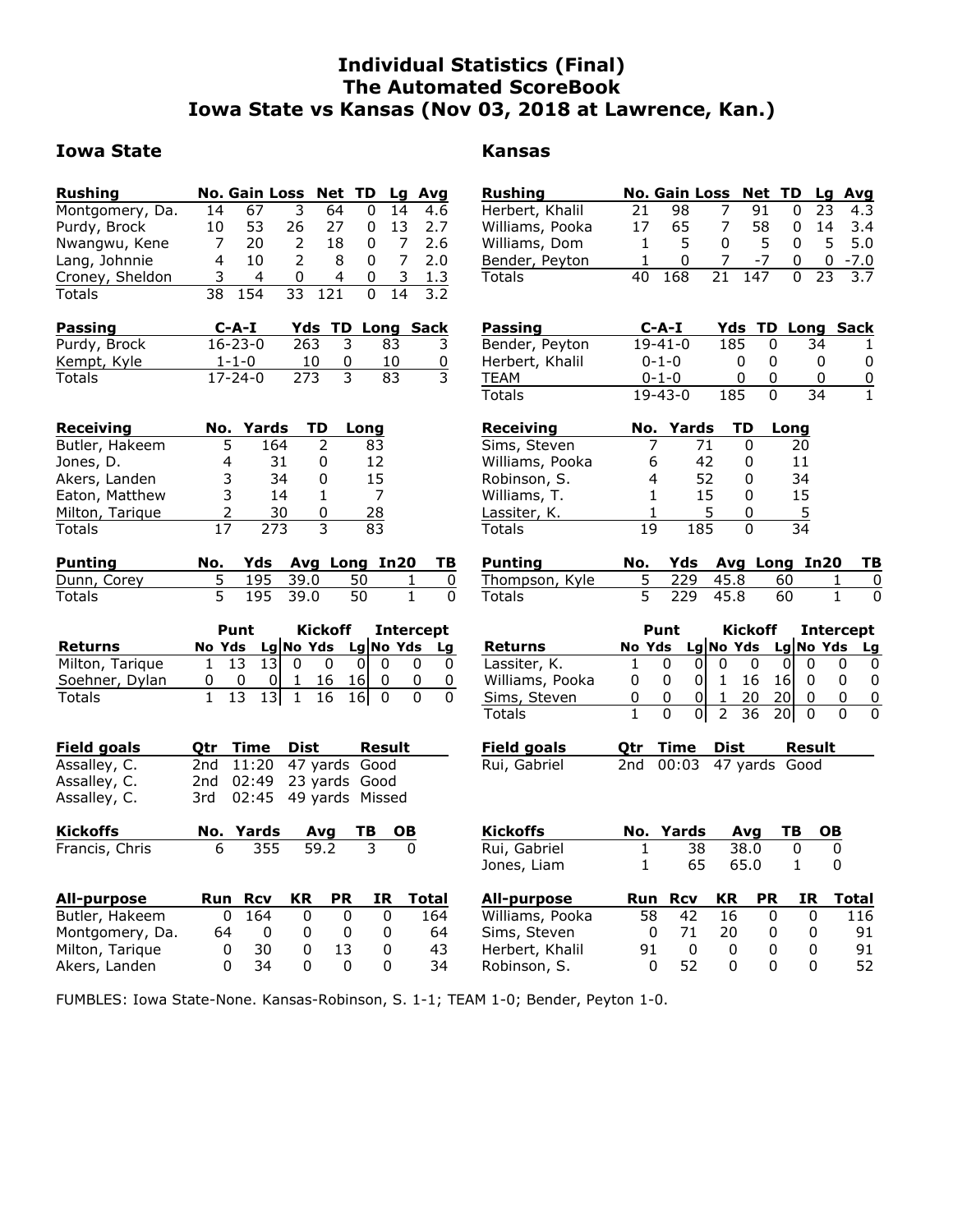## **Defensive Statistics (Final) The Automated ScoreBook Iowa State vs Kansas (Nov 03, 2018 at Lawrence, Kan.)**

| # Iowa State                    | Solo            |        |                      | <b>Ast Total Sacks-Yds</b> | <b>TFL-Yds</b> | FF           | FR-Yds    | Int-Yds      | <b>BrUp</b>  | <b>Blks</b>    | QBH            |
|---------------------------------|-----------------|--------|----------------------|----------------------------|----------------|--------------|-----------|--------------|--------------|----------------|----------------|
| 12 Eisworth, Greg               |                 | 1      | 8                    |                            |                |              |           |              |              |                |                |
| 42 Spears, Marcel               | 5               | 0      | 5                    |                            |                |              |           |              |              |                |                |
| 9X Northrup, R.                 | 5               | 0      | 5                    |                            |                |              |           |              |              |                |                |
| 33 Lewis, Braxton               | 4               | 0      | 4                    |                            |                |              |           |              |              |                |                |
| 10 Peavy, Brian                 | 4               | 0      | 4                    |                            |                | 1            |           |              | 2            |                |                |
| 2C Rose, Mike                   | 2               | 2      | 4                    |                            | $1.0 - 1$      |              |           |              | 1            |                |                |
| Payne, D'Andre<br>1             | 3               | 0      | 3                    |                            |                |              |           |              |              |                |                |
| 6X Ruth, De'Monte               | 3               | 0      | 3                    |                            |                |              |           |              | 1            |                |                |
| 8Y Leo, Matt                    | 3               | 0      | 3                    |                            | $2.0 - 7$      |              |           |              |              |                |                |
| 26 Johnson, An.                 | 3               | 0      | 3                    |                            |                |              |           |              | 2            |                |                |
| 1A White, Lawrence              | $\overline{2}$  | 1      | 3                    |                            |                |              |           |              | 1            |                |                |
| 35 Hummel, Jake                 | 2               | 0      | $\overline{2}$       |                            |                |              |           |              |              |                |                |
| 76 Lima, Ray                    | 2               | 0      | 2                    |                            |                |              |           |              |              |                |                |
| 34 Vance, O'Rien                | 2               | 0      | 2                    |                            |                |              |           |              |              |                |                |
| 2E Young, Datrone               | 2               | 0      | $\overline{2}$       |                            |                |              |           |              | 1            |                |                |
| 2X Harvey, Willie               | 2               | 0      | $\overline{2}$       |                            |                |              |           |              |              |                |                |
| 27 Walker, Amechie              | 1               | 0      | 1                    |                            |                |              |           |              |              |                |                |
| 48 Tongamoa, K.                 | 1               | 0      | 1                    |                            |                |              |           |              |              |                |                |
| 58 Benton, Spencer              | 1               | 0      | 1                    |                            |                |              |           |              |              |                |                |
|                                 |                 | 0      | 1                    |                            | $1.0 - 6$      |              |           |              |              |                |                |
| Bowens, Richard<br>1            | 1               |        |                      |                            |                |              |           |              |              |                |                |
| 2A Grant, Jatairis              | 1               | 0      | 1                    |                            |                |              |           |              |              |                |                |
| 92 Johnson, Jamahl              | 0               | 0      | 0                    |                            |                |              | $1 - 11$  |              |              |                |                |
| 3X Bailey, JaQuan               | 0               | 0      | 0                    |                            |                |              |           |              | 1            |                |                |
|                                 |                 |        |                      |                            |                |              |           |              |              |                |                |
| Totals                          | $\overline{56}$ | 4      | $\overline{60}$      | $0.0 - 0$                  | $4.0 - 14$     | $\mathbf{1}$ | $1 - 11$  | $0-0$        | 9            | $\overline{0}$ | 0              |
|                                 |                 |        |                      |                            |                |              |           |              |              |                |                |
| # Kansas                        | Solo<br>11      | 3      | 14                   | <b>Ast Total Sacks-Yds</b> | TFL-Yds        |              | FF FR-Yds | Int-Yds BrUp |              | <b>Blks</b>    | QBH            |
| 29 Dineen, Joe                  | 6               |        |                      |                            |                |              |           |              |              |                |                |
| Torneden, Bryce<br>$\mathbf{1}$ |                 | 1      | 7                    | $1.0 - 14$                 | $1.0 - 14$     |              |           |              |              |                |                |
| 1L Lee, Mike                    | 5               | 2      | 7                    |                            |                |              |           |              |              |                |                |
| 2 Harris, Corione               | 3               | 1      | 4                    |                            |                |              |           |              |              |                |                |
| 8T Taylor, Shakial              | 3               | 0      | 3                    |                            |                |              |           |              |              |                |                |
| 13 Defense, Hasan               | 3               | 0      | 3                    |                            |                |              |           |              | 1            |                |                |
| 23 Hempstead, E.                | 2               | 0      | $\overline{2}$       |                            |                |              |           |              |              |                |                |
| 24 Thomas, Ricky                | 2               | 0      | $\overline{2}$       |                            | $1.0 - 2$      |              |           |              |              |                |                |
| 58 Lipscomb, Brian              | 2               | 0      | $\overline{2}$       |                            |                |              |           |              |              |                |                |
| 47 Loneker, Keith               | 2               | 0      | $\overline{2}$       |                            | $1.0 - 3$      |              |           |              |              |                |                |
| 98 Simmons, K.                  | 1               | 1      | 2                    |                            |                |              |           |              |              |                |                |
| 18 Feaster, Denzel              | 1               | 0      | 1                    |                            | $1.0 - 2$      |              |           |              |              |                |                |
| 31 Ogbebor, Osaze               | 1               | 0      | 1                    |                            |                |              |           |              |              |                |                |
| 15 Johnson, Kyron               | 1               | 0      | 1                    |                            |                |              |           |              |              |                |                |
| 90 Brown, Jelani                | 1               | 0      | 1                    |                            |                |              |           |              |              |                |                |
| 75 Frazier, A.                  | 1               | 0      | 1                    |                            |                |              |           |              |              |                |                |
| 6H Holani, Isi                  | 1               | 0      | 1                    |                            |                |              |           |              |              |                |                |
| 94 Cole, Codey                  | 1               | 0      | 1                    | $1.0 - 7$                  | $1.0 - 7$      |              |           |              |              |                | 1              |
| 96 Wise, Daniel                 | 1               | 0      | 1                    | $1.0 - 5$                  | $1.0 - 5$      |              |           |              |              |                | 1              |
| 97 Moragne, D.<br>Totals        | 1<br>49         | 0<br>8 | 1<br>$\overline{57}$ | $3.0 - 26$                 | $6.0 - 33$     | 0            | $0 - 0$   | $0 - 0$      | $\mathbf{1}$ | 0              | $\overline{2}$ |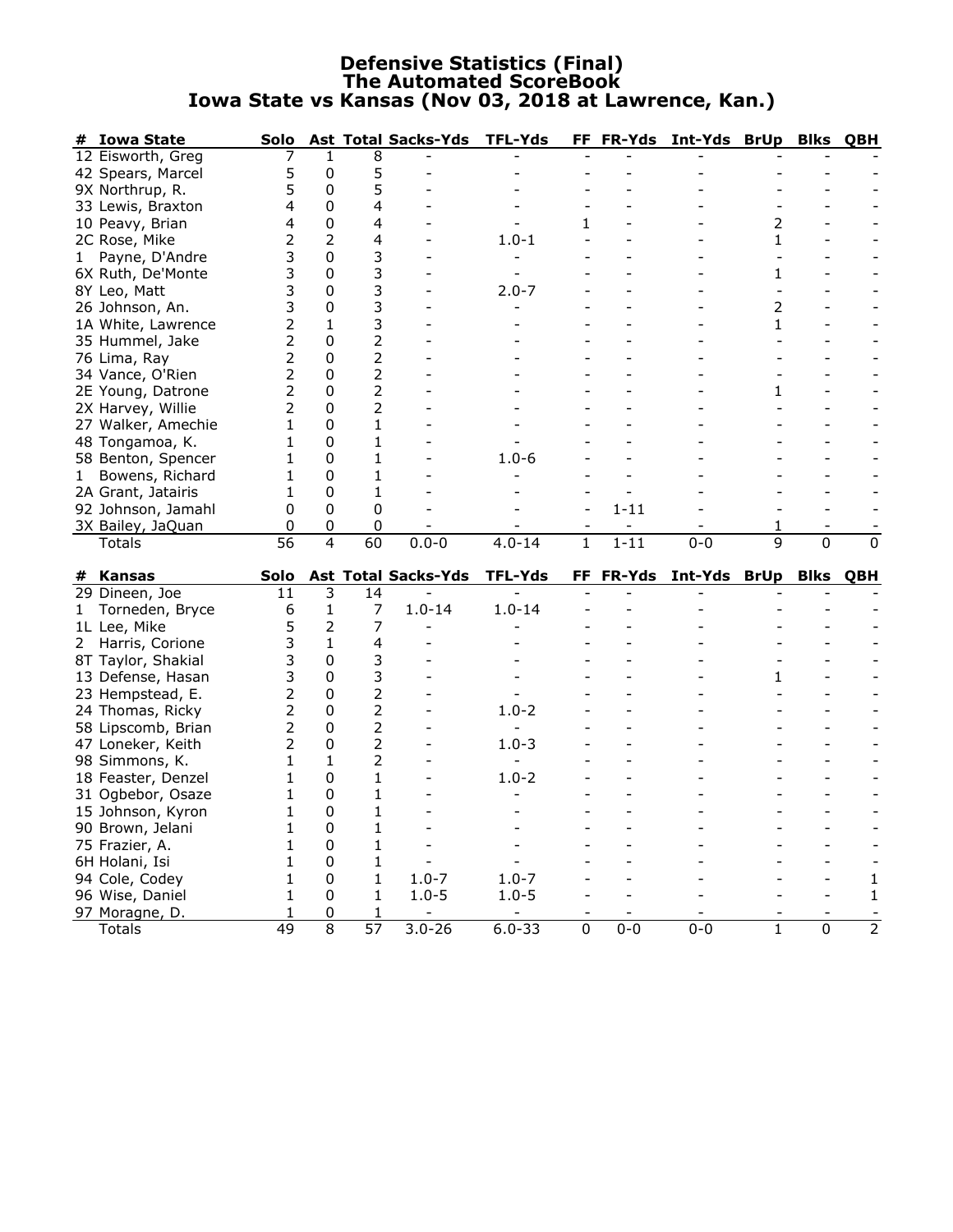# **Drive Chart (By Team) (Final) The Automated ScoreBook Iowa State vs Kansas (Nov 03, 2018 at Lawrence, Kan.)**

|            |     |                 | <b>Drive Started</b> |                 |                  |       | <b>Drive Ended</b> | Consumed                                        |            |  |
|------------|-----|-----------------|----------------------|-----------------|------------------|-------|--------------------|-------------------------------------------------|------------|--|
| Team       | Qtr | <b>Spot</b>     | Time                 | <b>Obtained</b> | Spot             | Time  | <b>How lost</b>    | Yds<br><b>PI</b><br>$\blacksquare$              | <b>TOP</b> |  |
| <b>ISU</b> | 1st | V25             | 15:00                | Kickoff         | V44              | 12:34 | Punt               | 5.<br>19<br>$\overline{a}$                      | 2:26       |  |
| <b>ISU</b> |     | V05             | 10:36                | Punt            | H <sub>00</sub>  | 09:39 | *TOUCHDOWN         | 95<br>3<br>$\sim$                               | 0:57       |  |
| <b>ISU</b> |     | V35             | 07:32                | Punt            | HOO.             | 06:59 | *TOUCHDOWN         | 65<br>$\mathcal{P}$<br>$\overline{\phantom{a}}$ | 0:33       |  |
| <b>ISU</b> |     | V27             | 02:06                | Downs           | V <sub>29</sub>  | 01:09 | Punt               | 3<br>$-2$                                       | 0:57       |  |
| <b>ISU</b> |     | V31             | 00:12                | Punt            | H30              | 11:20 | *FIELD GOAL        | -39<br>11<br>$\overline{\phantom{a}}$           | 3:52       |  |
| <b>ISU</b> | 2nd | V <sub>24</sub> | 06:32                | Fumble          | H <sub>0</sub> 5 | 02:49 | *FIELD GOAL        | 8<br>$-71$                                      | $3:43$ .   |  |
| <b>ISU</b> |     | V43             | 00:00                | Kickoff         | V <sub>43</sub>  | 00:00 | End of half        | 0<br>$\Omega$<br>$\overline{\phantom{0}}$       | 0:00       |  |
| <b>ISU</b> | 3rd | V40             | 13:42                | Punt            | HOO              | 10:10 | *TOUCHDOWN         | 9<br>60<br>$\overline{\phantom{a}}$             | 3:32.      |  |
| <b>ISU</b> |     | V38             | 09:03                | Punt            | H32              | 02:45 | Missed FG          | -30<br>12<br>$\overline{\phantom{a}}$           | $6:18$ .   |  |
| <b>ISU</b> | 4th | V30             | 14:15                | Downs           | V36              | 11:42 | Punt               | -6<br>4<br>$\sim$                               | 2:33       |  |
| <b>ISU</b> |     | V01             | 06:43                | Downs           | V05              | 05:15 | Punt               | ٦<br>4<br>$\overline{\phantom{0}}$              | 1:28       |  |
| <b>ISU</b> |     | V07             | 03:03                | Downs           | V27              | 00:45 | Punt               | 20<br>5.<br>$\overline{\phantom{a}}$            | 2:18       |  |

|                        | 1st     | 2nd     | 3rd     | 4th     | 1st     | 2nd     |          |
|------------------------|---------|---------|---------|---------|---------|---------|----------|
| <b>Iowa State</b>      | Otr     | Otr     | Otr     | Otr     | Half    | Half    | Total    |
| Time of possession     | 05:05   | 07:26   | 09:50   | 06:19   | 12:31   | 16:09   | 28:40    |
| 3rd down conversions   | $0 - 2$ | $2 - 4$ | $2 - 4$ | $0 - 3$ | $2 - 6$ | $2 - 7$ | $4 - 13$ |
| Average field position | V24     | V33     | V39     | V12     | V27     | V23     | V25      |
| 4th down conversions   | $0 - 0$ | ი-ი     | $1 - 1$ | $0 - 0$ | $0 - 0$ | $1 - 1$ | $1 - 1$  |

|      |     |                 | <b>Drive Started</b> |                 |                 | <b>Drive Ended</b> |                 | Consumed                                  |       |  |
|------|-----|-----------------|----------------------|-----------------|-----------------|--------------------|-----------------|-------------------------------------------|-------|--|
| Team | Qtr | Spot            | Time                 | <b>Obtained</b> | <b>Spot</b>     | Time               | <b>How lost</b> | - Yds<br>PI                               | TOP   |  |
| KU   | 1st | H <sub>26</sub> | 12:34                | Punt            | H35             | 10:36              | Punt            | 3.<br>- 9                                 | 1:58  |  |
| KU   |     | H <sub>23</sub> | 09:32                | Kickoff         | IH 16           | 07:32              | Punt            | (7)<br>3                                  | 2:00  |  |
| KU   |     | H23             | 06:52                | Kickoff         | <b>V27</b>      | 02:06              | Downs           | -50<br>11<br>$\qquad \qquad \blacksquare$ | 4:46  |  |
| KU   |     | H35             | 01:09                | Punt            | IH29            | 00:12              | Punt            | (6)                                       | 0:57  |  |
| KU   | 2nd | H25             | 11:20                | Kickoff         | V <sub>24</sub> | 06:32              | Fumble          | 9<br>-51<br>$\overline{\phantom{a}}$      | 4:48  |  |
| KU   |     | H <sub>25</sub> | 02:49                | Kickoff         | <b>V29</b>      | 00:03              | *FIELD GOAL     | 46<br>14<br>$\overline{\phantom{a}}$      | 2:46  |  |
| KU   | 3rd | H <sub>25</sub> | 15:00                | Kickoff         | IH26            | 13:42              | Punt            | 3<br>- 1                                  | 1:18  |  |
| KU   |     | H <sub>25</sub> | 10:10                | Kickoff         | <b>H29</b>      | 09:03              | Punt            | 3<br>- 4                                  | 1:07  |  |
| KU   |     | H32             | 02:45                | Missed FG       | <b>V30</b>      | 14:15              | Downs           | - 38<br>8                                 | 3:30  |  |
| KU   | 4th | lH14            | 11:42                | Punt            | V <sub>01</sub> | 06:43              | Downs           | 17<br>85<br>$\overline{\phantom{a}}$      | 4:59. |  |
| KU   |     | V43             | 05:15                | Punt            | V07             | 03:03              | Downs           | - 36<br>6                                 | 2:12. |  |
| KU   |     | H32             | 00:45                | Punt            | H50             | 00:00              | End of half     | -18<br>4<br>$\overline{\phantom{a}}$      | 0:45  |  |

|                        | 1st             | 2nd             | 3rd     | 4th     | 1st             | 2nd     |          |
|------------------------|-----------------|-----------------|---------|---------|-----------------|---------|----------|
| Kansas                 | Otr             | Otr             | Qtr     | Otr     | Half            | Half    | Total    |
| Time of possession     | 09:55           | 07:34           | 05:10   | 08:41   | 17:29           | 13:51   | 31:20    |
| 3rd down conversions   | $1 - 5$         | $3 - 4$         | $0 - 2$ | 3-6     | $4 - 9$         | $3 - 8$ | $7 - 17$ |
| Average field position | H <sub>26</sub> | H <sub>25</sub> | H27     | H34     | H <sub>26</sub> | H30     | H28      |
| 4th down conversions   | $0 - 1$         | $1 - 1$         | ი-ი     | $0 - 3$ | $1 - 2$         | በ-3     | $1 - 5$  |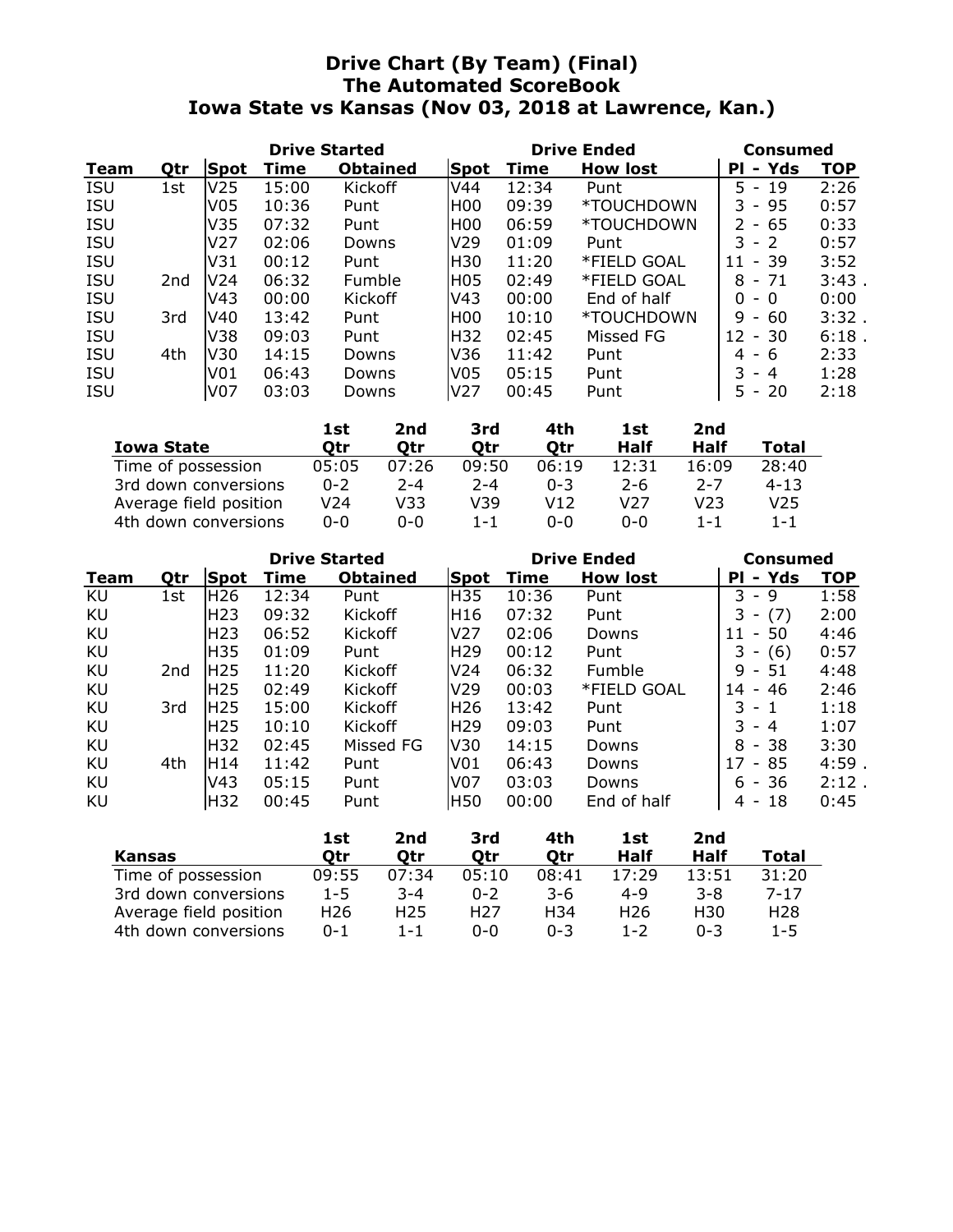# **Drive Chart (By Quarter) (Final) The Automated ScoreBook Iowa State vs Kansas (Nov 03, 2018 at Lawrence, Kan.)**

|            |     |                 | <b>Drive Started</b> |                 |                  | <b>Drive Ended</b> | Consumed        |                                                 |            |
|------------|-----|-----------------|----------------------|-----------------|------------------|--------------------|-----------------|-------------------------------------------------|------------|
| Team       | Qtr | Spot            | Time                 | <b>Obtained</b> | <b>Spot</b>      | <b>Time</b>        | <b>How lost</b> | - Yds<br>Ρl                                     | <b>TOP</b> |
| <b>ISU</b> | 1st | V <sub>25</sub> | 15:00                | Kickoff         | V44              | 12:34              | Punt            | 5.<br>$-19$                                     | 2:26       |
| KU         |     | H <sub>26</sub> | 12:34                | Punt            | H35              | 10:36              | Punt            | 3<br>9<br>$\overline{\phantom{a}}$              | 1:58       |
| <b>ISU</b> |     | V <sub>05</sub> | 10:36                | Punt            | H <sub>00</sub>  | 09:39              | *TOUCHDOWN      | 3<br>95<br>$\sim$                               | 0:57       |
| KU         |     | H <sub>23</sub> | 09:32                | Kickoff         | H <sub>16</sub>  | 07:32              | Punt            | 3<br>(7)<br>$\overline{\phantom{a}}$            | 2:00       |
| <b>ISU</b> |     | V35             | 07:32                | Punt            | H <sub>00</sub>  | 06:59              | *TOUCHDOWN      | $\overline{2}$<br>$-65$                         | 0:33       |
| KU         |     | H <sub>23</sub> | 06:52                | Kickoff         | V <sub>27</sub>  | 02:06              | Downs           | $11 - 50$                                       | 4:46       |
| <b>ISU</b> |     | V <sub>27</sub> | 02:06                | Downs           | V <sub>29</sub>  | 01:09              | Punt            | $\overline{2}$<br>3<br>$\overline{\phantom{a}}$ | 0:57       |
| KU         |     | H35             | 01:09                | Punt            | H <sub>29</sub>  | 00:12              | Punt            | 3<br>$- (6)$                                    | 0:57       |
| <b>ISU</b> |     | V31             | 00:12                | Punt            | H30              | 11:20              | *FIELD GOAL     | 39<br>11<br>$\blacksquare$                      | 3:52       |
| KU         | 2nd | H <sub>25</sub> | 11:20                | <b>Kickoff</b>  | V24              | 06:32              | Fumble          | 51<br>9<br>$\overline{\phantom{a}}$             | 4:48       |
| <b>ISU</b> |     | V <sub>24</sub> | 06:32                | Fumble          | H <sub>0</sub> 5 | 02:49              | *FIELD GOAL     | 8<br>71<br>$\overline{\phantom{a}}$             | 3:43.      |
| KU         |     | H <sub>25</sub> | 02:49                | Kickoff         | V29              | 00:03              | *FIELD GOAL     | 46<br>14<br>$\overline{\phantom{a}}$            | 2:46       |
| <b>ISU</b> |     | V43             | 00:00                | Kickoff         | V43              | 00:00              | End of half     | 0<br>$\Omega$<br>$\overline{\phantom{a}}$       | 0:00       |
| KU         | 3rd | H <sub>25</sub> | 15:00                | Kickoff         | H <sub>26</sub>  | 13:42              | Punt            | 3<br>$\mathbf{1}$<br>$\overline{\phantom{a}}$   | 1:18       |
| <b>ISU</b> |     | V40             | 13:42                | Punt            | H <sub>00</sub>  | 10:10              | *TOUCHDOWN      | 60<br>9<br>$\overline{\phantom{a}}$             | 3:32.      |
| KU         |     | H <sub>25</sub> | 10:10                | Kickoff         | H <sub>29</sub>  | 09:03              | Punt            | 3<br>$\overline{4}$<br>$\overline{\phantom{a}}$ | 1:07       |
| <b>ISU</b> |     | V38             | 09:03                | Punt            | H32              | 02:45              | Missed FG       | 12<br>30<br>$\overline{\phantom{a}}$            | 6:18.      |
| KU         |     | H32             | 02:45                | Missed FG       | V30              | 14:15              | Downs           | 8<br>38<br>$\overline{\phantom{a}}$             | 3:30       |
| <b>ISU</b> | 4th | V30             | 14:15                | Downs           | V36              | 11:42              | Punt            | 6<br>4<br>$\overline{\phantom{a}}$              | 2:33       |
| KU         |     | H14             | 11:42                | Punt            | V <sub>01</sub>  | 06:43              | Downs           | 17<br>85<br>$\overline{\phantom{a}}$            | 4:59.      |
| <b>ISU</b> |     | V <sub>01</sub> | 06:43                | Downs           | V <sub>05</sub>  | 05:15              | Punt            | 3<br>$\overline{4}$<br>۰                        | 1:28       |
| KU         |     | V <sub>43</sub> | 05:15                | Punt            | V <sub>07</sub>  | 03:03              | Downs           | 36<br>6<br>$\overline{\phantom{a}}$             | 2:12.      |
| <b>ISU</b> |     | V07             | 03:03                | Downs           | V <sub>27</sub>  | 00:45              | Punt            | 20<br>5.<br>$\overline{\phantom{a}}$            | 2:18       |
| KU         |     | H32             | 00:45                | Punt            | H50              | 00:00              | End of half     | 18<br>4 -                                       | 0:45       |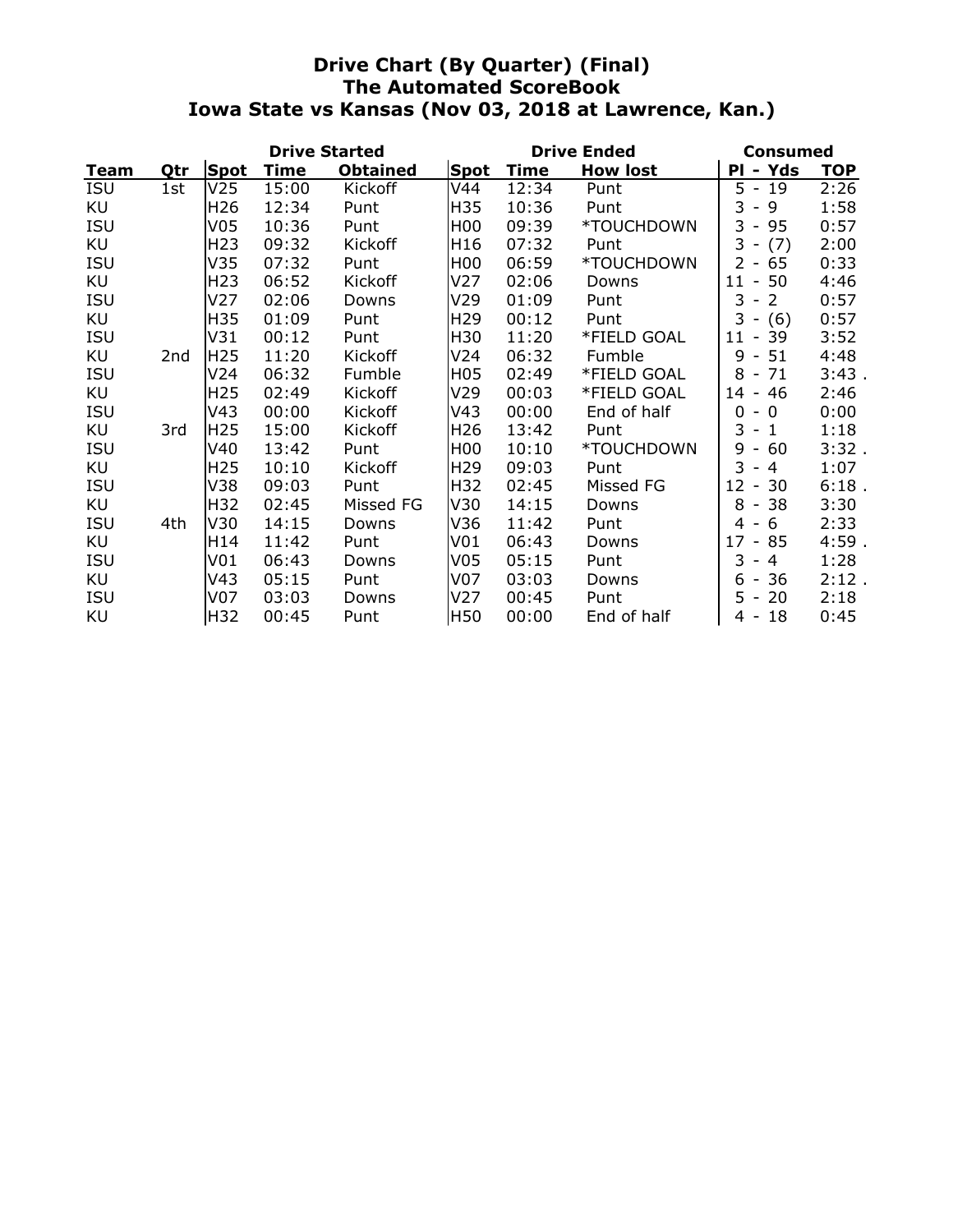## **Quickie Statistics (Final) Iowa State vs Kansas (Nov 03, 2018 at Lawrence, Kan.)**

|                                  | <b>ISU</b>    | ΚU            |
|----------------------------------|---------------|---------------|
| Score                            | 27            | 3             |
| <b>FIRST DOWNS</b>               | 20            | 20            |
| <b>RUSHES-YARDS (NET)</b>        | 38-121        | 40-147        |
| <b>PASSING YDS (NET)</b>         | 273           | 185           |
| Passes Att-Comp-Int              | $24 - 17 - 0$ | $43 - 19 - 0$ |
| <b>TOTAL OFFENSE PLAYS-YARDS</b> | 62-394        | 83-332        |
| Fumble Returns-Yards             | $1 - 11$      | 0-0           |
| Punt Returns-Yards               | 1-13          | $1 - 0$       |
| Kickoff Returns-Yards            | 1-16          | $2 - 36$      |
| Interception Returns-Yards       | 0-0           | 0-0           |
| Punts (Number-Avg)               | $5 - 39.0$    | $5 - 45.8$    |
| Fumbles-Lost                     | 0-0           | $3 - 1$       |
| Penalties-Yards                  | $2 - 12$      | $3 - 25$      |
| Possession Time                  | 28:40         | 31:20         |
| <b>Third-Down Conversions</b>    | 4 of 13       | 7 of 17       |
| Fourth-Down Conversions          | $1$ of $1$    | $1$ of 5      |
| Red-Zone Scores-Chances          | 2-3           | $0 - 2$       |

| <b>Iowa State</b>        |                                                                                  | <b>Kansas</b>       |                |                 |                                    |                    |
|--------------------------|----------------------------------------------------------------------------------|---------------------|----------------|-----------------|------------------------------------|--------------------|
| <b>Rushing</b>           | No. Gain Loss Net TD<br>Lg Avg                                                   | <b>Rushing</b>      |                |                 | No. Gain Loss Net TD               | Lg Avg             |
| Montgomery, Da.          | 3<br>67<br>14<br>14<br>64<br>$\mathbf{0}$<br>4.6                                 | Herbert, Khalil     | 21             | 98              | 7<br>91<br>0                       | 23<br>4.3          |
| Purdy, Brock             | 53<br>26<br>27<br>13<br>10<br>0<br>2.7                                           | Williams, Pooka     | 17             | 65              | 7<br>58<br>0                       | 3.4<br>14          |
| Nwangwu, Kene            | 20<br>$\overline{2}$<br>$\overline{7}$<br>7<br>18<br>0<br>2.6                    | Williams, Dom       | 1              | 5               | 0<br>5<br>0                        | 5<br>5.0           |
| Lang, Johnnie            | 2<br>8<br>$\overline{7}$<br>10<br>$\Omega$<br>2.0<br>4                           | Bender, Peyton      | $\mathbf{1}$   | $\Omega$        | $\overline{7}$<br>$-7$<br>$\Omega$ | $\Omega$<br>$-7.0$ |
| <b>Passing</b>           | $C-A-I$<br>Yds TD Long Sack                                                      | <b>Passing</b>      | $C$ -A-I       |                 | <b>Yds TD</b>                      | <b>Long Sack</b>   |
| Purdy, Brock             | $16 - 23 - 0$<br>3<br>263<br>3<br>83                                             | Bender, Peyton      | $19-41-0$      |                 | 185<br>$\overline{0}$              | 34<br>1            |
| Kempt, Kyle              | $1 - 1 - 0$<br>10<br>$\boldsymbol{0}$<br>10<br>0                                 | Herbert, Khalil     | $0 - 1 - 0$    |                 | 0<br>0                             | 0<br>0             |
| <b>Receiving</b>         | No. Yards<br>TD<br>Long                                                          | <b>Receiving</b>    |                | No. Yards       | TD<br>Long                         |                    |
| Butler, Hakeem           | 5<br>164<br>2<br>83                                                              | Sims, Steven        | 7              | 71              | 0<br>20                            |                    |
| Jones, D.                | 4<br>31<br>12<br>0                                                               | Williams, Pooka     | 6              | 42              | 11<br>$\mathbf 0$                  |                    |
| Akers, Landen            | 3<br>34<br>15<br>0                                                               | Robinson, S.        | $\overline{4}$ | 52              | 0<br>34                            |                    |
| Eaton, Matthew           | $\overline{3}$<br>7<br>14<br>$\mathbf{1}$                                        | Williams, T.        | $\mathbf{1}$   | 15              | 15<br>$\Omega$                     |                    |
| <b>Punting</b>           | Yds<br><b>Avg Long In20</b><br>No.<br>TВ                                         | <b>Punting</b>      | No.            | Yds             | Avg Long In20                      | <u>ТВ</u>          |
| Dunn, Corey              | 5<br>195<br>39.0<br>50<br>1.<br><sup>0</sup>                                     | Thompson, Kyle      | 5              | 229             | 45.8<br>60                         | <sup>0</sup><br>1  |
| <b>Punt Returns</b>      | <b>TD</b><br>No. Yards<br>Long                                                   | <b>Punt Returns</b> |                | No. Yards       | TD<br>Long                         |                    |
| Milton, Tarique          | 13<br>$\Omega$<br>13<br>1                                                        | Lassiter, K.        | 1              | $\Omega$        | $\Omega$                           | <sup>n</sup>       |
| <b>Kick Returns</b>      | No. Yards<br>TD<br>Long                                                          | <b>Kick Returns</b> |                | No. Yards       | TD<br>Long                         |                    |
| Soehner, Dylan           | $\Omega$<br>16<br>16<br>1                                                        | Williams, Pooka     | 1              | 16              | 0<br>16                            |                    |
|                          |                                                                                  | Sims, Steven        | 1              | 20              | 20<br>0                            |                    |
| <b>Tackles</b>           | <b>Total</b><br><b>Sacks</b><br><b>TFL</b><br>UA-A                               | <b>Tackles</b>      | UA-A           | <b>Total</b>    | <b>Sacks</b>                       | <b>TFL</b>         |
| Eisworth, Greg           | $7 - 1$<br>8<br>0.0<br>0.0                                                       | Dineen, Joe         | $11 - 3$       | $\overline{14}$ | 0.0                                | 0.0                |
| Spears, Marcel           | $5 - 0$<br>5<br>0.0<br>0.0                                                       | Torneden, Bryce     | $6 - 1$        | 7               | 1.0                                | 1.0                |
| Northrup, R.             | 5<br>$5 - 0$<br>0.0<br>0.0                                                       | Lee, Mike           | $5 - 2$        | $\overline{7}$  | 0.0                                | 0.0                |
| Peavy, Brian             | $\overline{4}$<br>$4 - 0$<br>0.0<br>0.0                                          | Harris, Corione     | $3 - 1$        | $\overline{4}$  | 0.0                                | 0.0                |
| Time<br><u>Qtr</u>       | <b>Scoring Play</b>                                                              |                     |                |                 |                                    | $V-H$              |
| 09:39<br>1st             | ISU - Butler, Hakeem 83 yd pass from Purdy, Brock (Assalley, C. kick), 3-95 0:57 |                     |                |                 |                                    | $7 - 0$            |
| 06:59                    | ISU - Butler, Hakeem 51 yd pass from Purdy, Brock (Assalley, C. kick), 2-65 0:33 |                     |                |                 |                                    | $14 - 0$           |
| 11:20<br>2 <sub>nd</sub> | ISU - Assalley, C. 47 yd field goal, 11-39 3:52                                  |                     |                |                 |                                    | $17 - 0$           |
| 02:49                    | ISU - Assalley, C. 23 yd field goal, 8-71 3:43                                   |                     |                |                 |                                    | $20 - 0$           |
| 00:03                    | KU - Rui, Gabriel 47 yd field goal, 14-46 2:46                                   |                     |                |                 |                                    | $20 - 3$           |
| 10:10<br>3rd             | ISU - Eaton, Matthew 3 yd pass from Purdy, Brock (Assalley, C. kick), 9-60 3:32  |                     |                |                 |                                    | $27 - 3$           |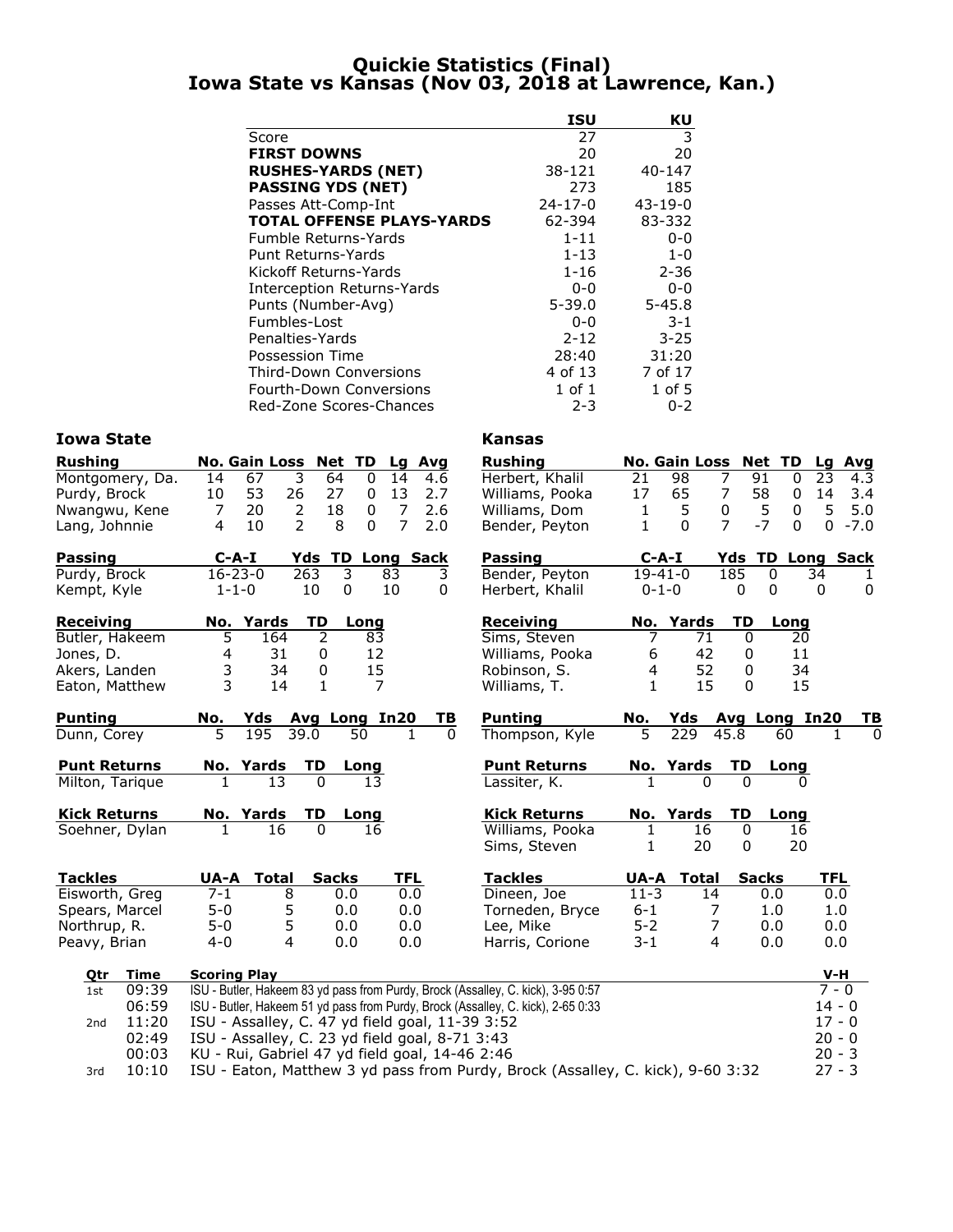# **Participation Report (Final) The Automated ScoreBook Iowa State vs Kansas (Nov 03, 2018 at Lawrence, Kan.)**

#### **Iowa State**

#### **Kansas**

| Pos         | ##           | <b>OFFENSE</b>                 | Pos       | ##             | <b>OFFENSE</b>                    |
|-------------|--------------|--------------------------------|-----------|----------------|-----------------------------------|
| LT.         | 51           | Good-Jones, J.                 | LT.       | 78             | Adeniji, Hakeem                   |
| LG          | 63           | Olson, Collin                  | LG        | 61             | Clark, Malik                      |
| C           | 57           | Newell, Colin                  | C         | 53             | Fontana, Alex                     |
| <b>RG</b>   | 66           | Knipfel, Josh                  | <b>RG</b> | 62             | Wallace, Dwayne                   |
| <b>RT</b>   | 74           | Meeker, Bryce                  | <b>RT</b> | 67             | Feder, Kevin                      |
| F           | 47           | Seonbuchner, S.                | TE.       | 89             | Saunders, Mavin                   |
| <b>WRM</b>  | 8            | Jones, D.                      | <b>WR</b> | 5              | Robinson, S.                      |
| <b>WRX</b>  | 18           | Butler, Hakeem                 | <b>WR</b> | 83             | Lassiter, K.                      |
| <b>WRZ</b>  | 23           | Eaton, Matthew                 | <b>WR</b> | 11             | Sims, Steven                      |
| <b>RB</b>   | 32           | Montgomery, Da.                | <b>RB</b> | 1P             | Williams, Pooka                   |
| QB          | 15           | Purdy, Brock                   | QB        | 7              | Bender, Peyton                    |
|             |              |                                |           |                |                                   |
|             |              |                                |           |                |                                   |
| Pos         | ##           | <b>DEFENSE</b>                 | Pos       | ##             | <b>DEFENSE</b>                    |
| E           | 3X           | Bailey, JaQuan                 | DE        | 58             | Lipscomb, Brian                   |
| DT          | 76           | Lima, Ray                      | DT        | 98             | Simmons, K.                       |
| E           | 8Y           | Leo, Matt                      | DT        | 96             | Wise, Daniel                      |
| LB          | 42           | Spears, Marcel                 | DE        | 15             | Johnson, Kyron                    |
| LB          | 2C           | Rose, Mike                     | LB        | 29             | Dineen, Joe                       |
| LB          | 2X           | Harvey, Willie                 | LB        | 18             | Feaster, Denzel                   |
| <b>STAR</b> | 33           | Lewis, Braxton                 | NB        | $\mathbf{1}$   |                                   |
| SS          | 12           | Eisworth, Greg                 | S         | 13             | Torneden, Bryce<br>Defense, Hasan |
| LC          | 10           |                                | CB        | $\overline{2}$ | Harris, Corione                   |
| <b>RC</b>   | $\mathbf{1}$ | Peavy, Brian<br>Payne, D'Andre | CB        | 8T             | Taylor, Shakial                   |

Iowa State: 1G-Bowens, Richard, 1A-White, Lawrence, 1Z-Dunn, Corey, 1H-Bailey, C., 2A-Grant, Jatairis, 3-Nwangwu, Kene, 4X-Azunna, Arnold, 6X-Ruth, De'Monte, 9X-Northrup, R., 9J-Bailey, Joshua, 11-Allen, Chase, 13-Johnson, Josh, 14-Milton, Tarique, 17-Kempt, Kyle, 24-Lang, Johnnie, 25-Croney, Sheldon, 26-Johnson, An., 27-Walker, Amechie, 31-Greene, Conner, 34-Vance, O'Rien, 35-Hummel, Jake, 39-Wirtel, Steve, 40-Gescheidler, J., 41-Francis, Chris, 43-Sutton, Tymar, 48-Tongamoa, K., 55-Petersen, Zach, 58-Benton, Spencer, 73-Windham, Will, 82-Akers, Landen, 88-Kolar, Charlie, 89-Soehner, Dylan, 92-Johnson, Jamahl, 95-Robertson, Tu., 96-Assalley, C., 97-Dominguez, A., 98-Rivera, Joe.

Kansas: 1W-Williams, T., 2C-Charlot, Daylon, 2T-Topps, Robert, 3W-Wirtel, John, 4-Patrick, Tyler, 5K-Kamara, Azur, 6H-Holani, Isi, 7G-Rui, Gabriel, 8J-Holmes, J.J., 9M-S-McKenzie, N., 10-Herbert, Khalil, 12-McCullough, J., 19-Bastida, Kenny, 20-Moore, Emmanuel, 22-Miller, Tyrone, 23-Hempstead, E., 24-Thomas, Ricky, 25-Williams, Dom, 27-Ford, DeAnte, 31-Ogbebor, Osaze, 32-Randall, Reese, 33-Schadler, Ryan, 35-Humphrey, C., 40-Prox, Dru, 43-Dineen, Jay, 44-McCaleb, Willie, 46-Jones, Liam, 47-Loneker, Keith, 74-McCauley, Clyde, 75-Frazier, A., 76-Hughes, Chris, 77-Tovi, Andru, 80-Thompson, Kyle, 81-McQueen, K., 82-Sosinski, James, 87-Luavasa, Jack, 88-Booker, J., 90-Brown, Jelani, 92-Gagen, Donovan, 93-Burt, Sam, 94-Cole, Codey, 97-Moragne, D., 99-Bostick, Earl.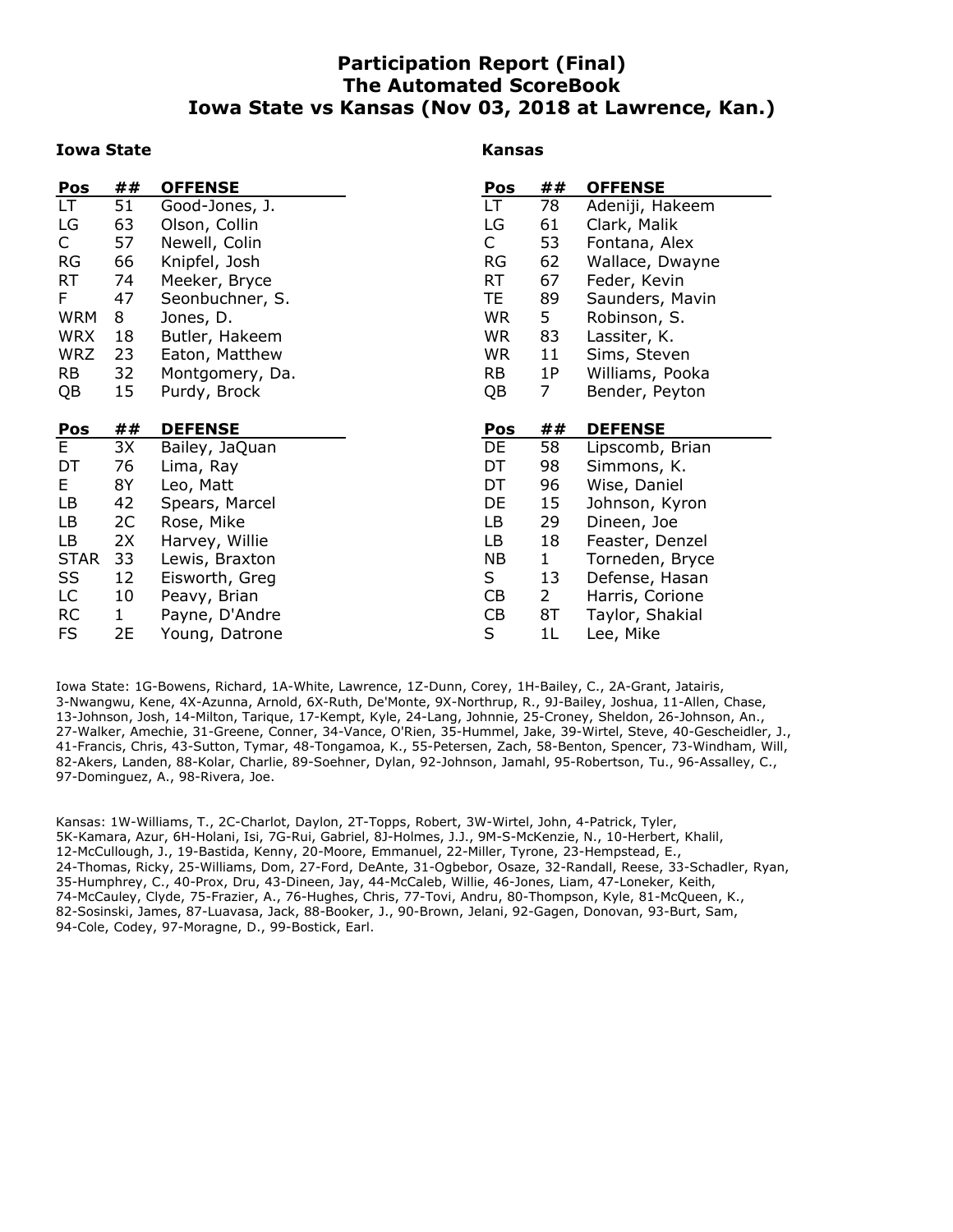## **Play-by-Play Summary (1st quarter) Iowa State vs Kansas (Nov 03, 2018 at Lawrence, Kan.)**

|                                                 | Kansas won the toss; deferred and will defend the south goal.                                                                                                           |                |
|-------------------------------------------------|-------------------------------------------------------------------------------------------------------------------------------------------------------------------------|----------------|
| 1-10 ISU 35                                     | KU ball on KU35.<br>Jones, Liam kickoff 65 yards to the ISU0, touchback.                                                                                                |                |
| 1-10 ISU 25                                     | Purdy, Brock at QB for Iowa State.                                                                                                                                      |                |
| 1-10 ISU 25<br>2-4 ISU 31                       | Montgomery, Da. rush for 6 yards to the ISU31 (Simmons, K.).<br>Purdy, Brock pass complete to Eaton, Matthew for 7 yards to the ISU38, 1ST DOWN ISU,                    | P1             |
|                                                 | out-of-bounds (Lipscomb, Brian).                                                                                                                                        |                |
| 1-10 ISU 38                                     | Nwangwu, Kene rush for 1 yard to the ISU39 (Dineen, Joe).                                                                                                               |                |
| 2-9 ISU 39<br>3-4 ISU 44                        | Nwangwu, Kene rush for 5 yards to the ISU44 (Harris, Corione).<br>Purdy, Brock pass incomplete to Butler, Hakeem.                                                       |                |
| 4-4 ISU 44                                      | Dunn, Corey punt 30 yards to the KU26, downed.                                                                                                                          |                |
|                                                 | 5 plays, 19 yards, 2:26                                                                                                                                                 |                |
| KANSAS drive start at 12:34.<br>1-10 KU 26      | Bender, Peyton at QB for Kansas.                                                                                                                                        |                |
| 1-10 KU 26                                      | Williams, Pooka rush for 5 yards to the KU31 (Lewis, Braxton).                                                                                                          |                |
| 2-5 KU 31                                       | Williams, Pooka rush for 3 yards to the KU34 (Eisworth, Greg).                                                                                                          |                |
| 3-2 KU 34<br>4-1 KU 35                          | Herbert, Khalil rush for 1 yard to the KU35 (Payne, D'Andre).<br>Thompson, Kyle punt 60 yards to the ISU5, downed.                                                      |                |
|                                                 | 3 plays, 9 yards, 1:58                                                                                                                                                  |                |
| IOWA STATE drive start at 10:36.<br>1-10 ISU 05 |                                                                                                                                                                         |                |
| 2-1 ISU 14                                      | Purdy, Brock pass complete to Akers, Landen for 9 yards to the ISU14 (Hempstead, E.).<br>Montgomery, Da. rush for 3 yards to the ISU17, 1ST DOWN ISU (Torneden, Bryce). | R <sub>2</sub> |
| 1-10 ISU 17                                     | Purdy, Brock pass complete to Butler, Hakeem for 83 yards to the KU0, 1ST DOWN ISU,                                                                                     | P3             |
|                                                 | TOUCHDOWN, clock 09:39.                                                                                                                                                 |                |
| 1-G KU03                                        | Assalley, C. kick attempt good.<br>Iowa State 7, Kansas 0                                                                                                               |                |
|                                                 | 3 plays, 95 yards, 1:04                                                                                                                                                 |                |
|                                                 | Francis, Chris kickoff 62 yards to the KU3, Sims, Steven return 20 yards to the KU23                                                                                    |                |
| KANSAS drive start at 09:32.                    | (Northrup, R.).                                                                                                                                                         |                |
| 1-10 KU 23                                      | PENALTY KU false start (Charlot, Daylon) 5 yards to the KU18.                                                                                                           |                |
| 1-15 KU 18                                      | Williams, Pooka rush for 1 yard to the KU19 (Eisworth, Greg).                                                                                                           |                |
| 2-14 KU 19                                      | Bender, Peyton sacked for loss of 7 yards to the KU12, fumble by Bender, Peyton recovered<br>by KU Adeniji, Hakeem at KU12.                                             |                |
| 3-21 KU 12                                      | Timeout Kansas, clock 08:21.                                                                                                                                            |                |
| 3-21 KU 12                                      | Bender, Peyton pass complete to Sims, Steven for 4 yards to the KU16 (Spears, Marcel).                                                                                  |                |
| 4-17 KU 16                                      | Thompson, Kyle punt 49 yards to the ISU35, fair catch by Milton, Tarique.<br>3 plays, minus 7 yards, 2:00                                                               |                |
| IOWA STATE drive start at 07:32.                |                                                                                                                                                                         |                |
| 1-10 ISU 35                                     | Montgomery, Da. rush for 14 yards to the ISU49, 1ST DOWN ISU (Taylor, Shakial).                                                                                         | R4             |
| 1-10 ISU 49                                     | Purdy, Brock pass complete to Butler, Hakeem for 51 yards to the KU0, 1ST DOWN ISU,<br>TOUCHDOWN, clock 06:59.                                                          | P5             |
| 1-G KU 03                                       | Assalley, C. kick attempt good.                                                                                                                                         |                |
|                                                 | Iowa State 14, Kansas 0                                                                                                                                                 |                |
|                                                 | 2 plays, 65 yards, 0:40<br>Francis, Chris kickoff 58 yards to the KU7, Williams, Pooka return 16 yards to the KU23                                                      |                |
|                                                 | (Hummel, Jake).                                                                                                                                                         |                |
| KANSAS drive start at 06:52.                    |                                                                                                                                                                         |                |
| 1-10 KU 23<br>2-9 KU 24                         | Williams, Pooka rush for 1 yard to the KU24 (Northrup, R.).<br>Herbert, Khalil rush for 19 yards to the KU43, 1ST DOWN KU (Ruth, De'Monte).                             | R1             |
| 1-10 KU 43                                      | Herbert, Khalil rush for 8 yards to the ISU49 (Eisworth, Greg).                                                                                                         |                |
| 2-2 ISU 49                                      | Williams, Dom rush for 5 yards to the ISU44, 1ST DOWN KU (Lewis, Braxton).                                                                                              | R <sub>2</sub> |
| 1-10 ISU 44<br>2-6 ISU 40                       | Williams, Pooka rush for 4 yards to the ISU40 (Spears, Marcel).<br>Bender, Peyton pass incomplete to Robinson, S., dropped pass.                                        |                |
| 3-6 ISU 40                                      | Bender, Peyton pass complete to Sims, Steven for 6 yards to the ISU34, 1ST DOWN KU                                                                                      | P3             |
|                                                 | (Young, Datrone).                                                                                                                                                       |                |
| 1-10 ISU 34<br>2-8 ISU 32                       | Herbert, Khalil rush for 2 yards to the ISU32 (Eisworth, Greg; Rose, Mike).<br>Bender, Peyton pass complete to Lassiter, K. for 5 yards to the ISU27 (Eisworth, Greg).  |                |
| 3-3 ISU 27                                      | Bender, Peyton pass incomplete to Robinson, S                                                                                                                           |                |
| 4-3 ISU 27                                      | Bender, Peyton pass incomplete to Booker, J. (Young, Datrone).                                                                                                          |                |
| <b>IOWA STATE drive start at 02:06.</b>         | 11 plays, 50 yards, 4:46                                                                                                                                                |                |
| 1-10 ISU 27                                     | Montgomery, Da. rush for 2 yards to the ISU29, out-of-bounds (Loneker, Keith).                                                                                          |                |
| 2-8 ISU 29                                      | Purdy, Brock pass incomplete to Kolar, Charlie.                                                                                                                         |                |
| $3 - 8$<br><b>ISU 29</b><br>ISU 29<br>4-8       | Purdy, Brock pass incomplete to Milton, Tarique.<br>Dunn, Corey punt 36 yards to the KU35, out-of-bounds.                                                               |                |
|                                                 | 3 plays, 2 yards, 0:57                                                                                                                                                  |                |
| KANSAS drive start at 01:09.<br>1-10 KU 35      | Williams, Pooka rush for loss of 1 yard to the KU34 (Rose, Mike).                                                                                                       |                |
|                                                 |                                                                                                                                                                         |                |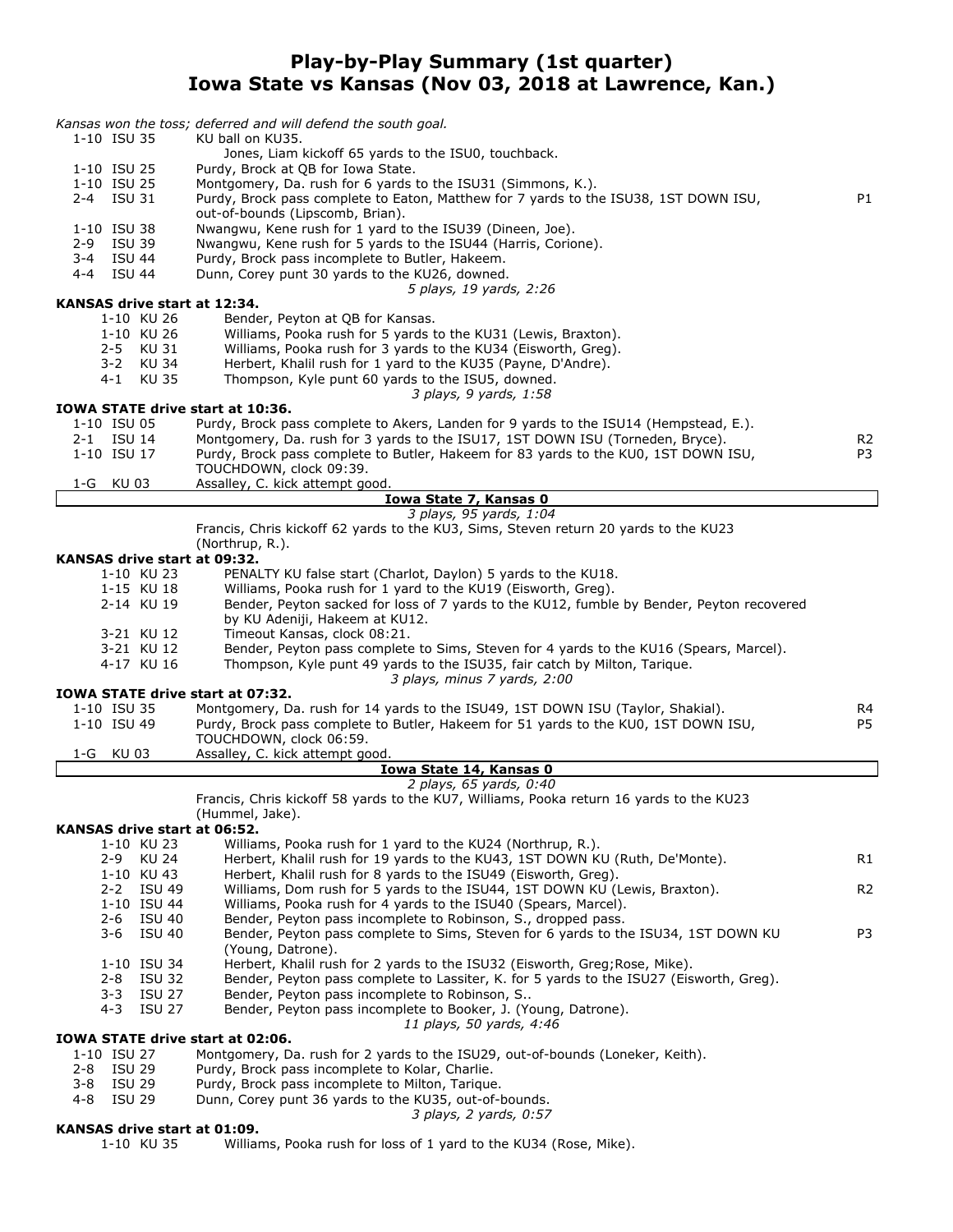# **Play-by-Play Summary (1st quarter) Iowa State vs Kansas (Nov 03, 2018 at Lawrence, Kan.)**

- 2-11 KU 34 Bender, Peyton pass incomplete to Herbert, Khalil (Bailey, JaQuan).<br>3-11 KU 34 PENALTY KU false start (Feder, Kevin) 5 yards to the KU29.
- 3-11 KU 34 PENALTY KU false start (Feder, Kevin) 5 yards to the KU29.<br>3-16 KU 29 Bender, Peyton pass incomplete to Williams, Pooka, dropper
- 3-16 KU 29 Bender, Peyton pass incomplete to Williams, Pooka, dropped pass.<br>4-16 KU 29 Thompson, Kyle punt 53 yards to the ISU18, Milton, Tarique return
- Thompson, Kyle punt 53 yards to the ISU18, Milton, Tarique return 13 yards to the ISU31

(Johnson, Kyron).

#### *3 plays, minus 6 yards, 0:57*

#### **IOWA STATE drive start at 00:12.**

| 1-10 ISU 31 | Montgomery, Da. rush for 11 yards to the ISU42, 1ST DOWN ISU (Thomas, Ricky). | R6 |
|-------------|-------------------------------------------------------------------------------|----|
|             | <b>END OF 1st QUARTER: Iowa State 14, Kansas 0</b>                            |    |

|                        |       | Time  |   | 1st Downs<br>Conversions |              |               |                    |         |                   |                   |                  |
|------------------------|-------|-------|---|--------------------------|--------------|---------------|--------------------|---------|-------------------|-------------------|------------------|
| <b>Ouarter Summary</b> | Score | Poss  | R | - P                      | $\mathbf{x}$ |               | 3rd                | 4th     | <b>Rushing</b>    | Passing           | <b>Penalties</b> |
| Iowa State             | 14    | 05:19 |   | . २. २                   | - 0          | - 6           | $0 - 2$<br>$1 - 5$ | 0-0     | 7-42<br>$12 - 41$ | $4 - 7 - 0 - 150$ | 0-0              |
| Kansas                 |       | 09:41 |   |                          |              | $\mathcal{R}$ |                    | $0 - 1$ |                   | $3 - 8 - 0 - 15$  | $2 - 10$         |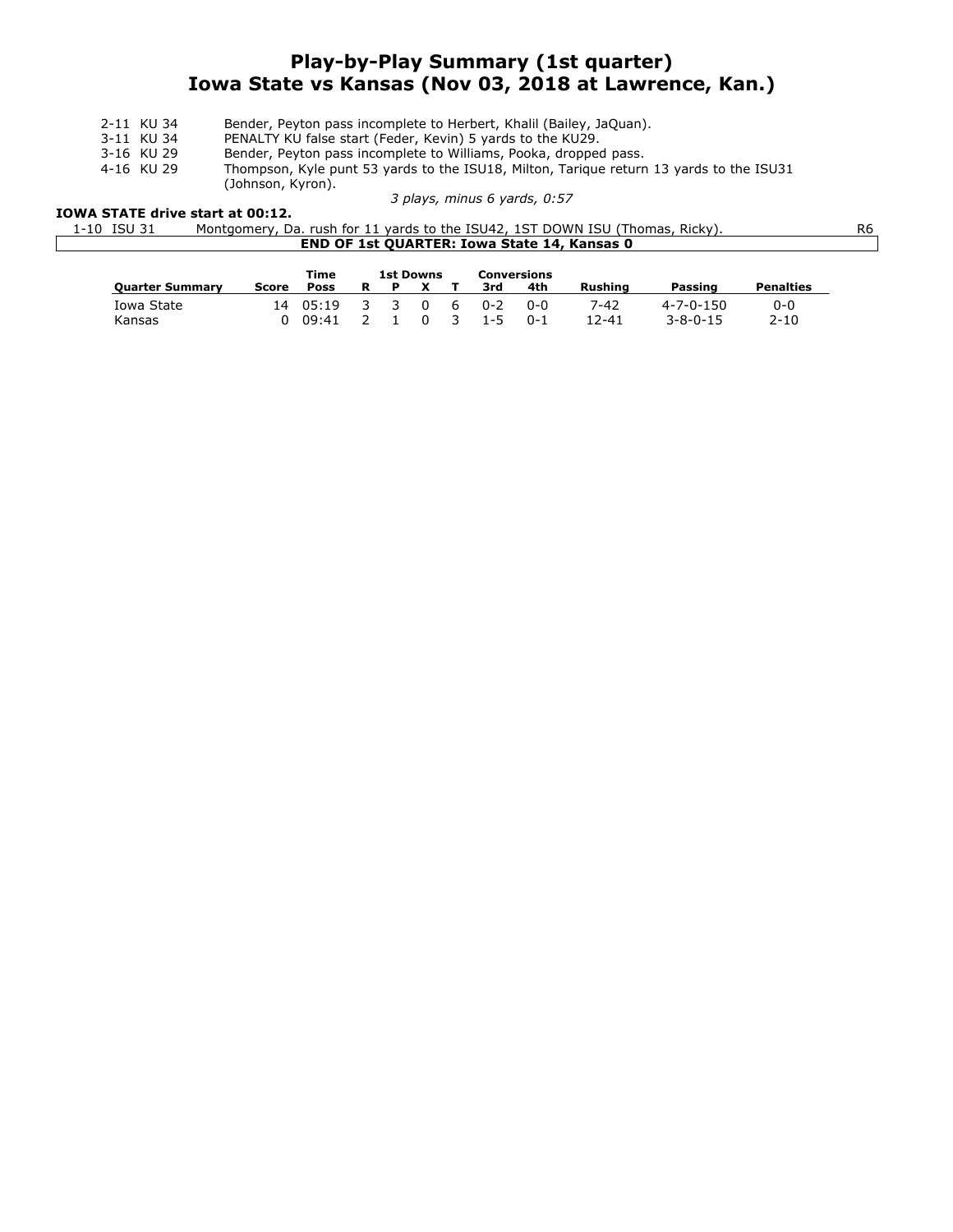# **Play-by-Play Summary (2nd quarter) Iowa State vs Kansas (Nov 03, 2018 at Lawrence, Kan.)**

|         | 1-10 ISU 42 | Start of 2nd quarter, clock 15:00.                                                       |    |
|---------|-------------|------------------------------------------------------------------------------------------|----|
|         | 1-10 ISU 42 | Purdy, Brock rush for 4 yards to the ISU46 (Lee, Mike).                                  |    |
|         | 2-6 ISU 46  | Montgomery, Da. rush for 5 yards to the KU49 (Lee, Mike).                                |    |
|         | 3-1 KU 49   | Montgomery, Da. rush for 5 yards to the KU44, 1ST DOWN ISU (Dineen, Joe; Lee, Mike).     | R7 |
|         | 1-10 KU 44  | Purdy, Brock pass complete to Jones, D. for 7 yards to the KU37 (Taylor, Shakial).       |    |
|         | 2-3 KU 37   | Lang, Johnnie rush for 1 yard to the KU36 (Lee, Mike).                                   |    |
|         | 3-2 KU 36   | Purdy, Brock pass complete to Jones, D. for 4 yards to the KU32, 1ST DOWN ISU (Lipscomb, | P8 |
|         |             | Brian).                                                                                  |    |
|         | 1-10 KU 32  | Montgomery, Da. rush for 2 yards to the KU30 (Dineen, Joe; Simmons, K.).                 |    |
| 2-8     | KU 30       | Purdy, Brock pass incomplete to Butler, Hakeem, OB hurry by Wise, Daniel.                |    |
| 3-8     | KU 30       | Purdy, Brock pass incomplete to Jones, D., QB hurry by Cole, Codey.                      |    |
| $4 - 8$ | KU 30       | Assalley, C. field goal attempt from 47 GOOD, clock 11:20.                               |    |
|         |             | Iowa State 17, Kansas 0                                                                  |    |
|         |             | 11 plays, 39 yards, 3:52                                                                 |    |

Francis, Chris kickoff 65 yards to the KU0, touchback.

# **KANSAS** drive start

|     | KANSAS drive start at 11'20. |                                                                                                                                                                                                                                                                   |                 |
|-----|------------------------------|-------------------------------------------------------------------------------------------------------------------------------------------------------------------------------------------------------------------------------------------------------------------|-----------------|
|     | 1-10 KU 25                   | Herbert, Khalil rush for 2 yards to the KU27 (Eisworth, Greg).                                                                                                                                                                                                    |                 |
|     | 2-8 KU 27                    | Herbert, Khalil rush for 23 yards to the 50 yardline, 1ST DOWN KU, out-of-bounds<br>(Eisworth, Greg).                                                                                                                                                             | R4              |
|     | 1-10 KU 50                   | Williams, Pooka rush for loss of 6 yards to the KU44 (Leo, Matt).                                                                                                                                                                                                 |                 |
|     | 2-16 KU 44                   | Williams, Pooka rush for 14 yards to the ISU42 (Payne, D'Andre).                                                                                                                                                                                                  |                 |
|     | 3-2 ISU 42                   | Herbert, Khalil rush for 6 yards to the ISU36, 1ST DOWN KU (Northrup, R.).                                                                                                                                                                                        | R <sub>5</sub>  |
|     | 1-10 ISU 36                  | Herbert, Khalil rush for 5 yards to the ISU31 (Peavy, Brian).                                                                                                                                                                                                     |                 |
|     | 2-5 ISU 31                   | Williams, Pooka rush for 1 yard to the ISU30 (Tongamoa, K.).                                                                                                                                                                                                      |                 |
|     | 3-4 ISU 30                   | Bender, Peyton pass complete to Sims, Steven for 6 yards to the ISU24, 1ST DOWN KU<br>(Peavy, Brian).                                                                                                                                                             | P6              |
|     | 1-10 ISU 24                  | Bender, Peyton pass complete to Robinson, S. for 7 yards to the ISU17, fumble forced by<br>Peavy, Brian, fumble by Robinson, S. recovered by ISU Johnson, Jamahl at ISU24, Johnson,<br>Jamahl for 11 yards to the ISU35 (Frazier, A.).<br>9 plays, 51 yards, 4:48 |                 |
|     |                              | IOWA STATE drive start at 06:32.                                                                                                                                                                                                                                  |                 |
|     | 1-10 ISU 35                  | Nwangwu, Kene rush for 2 yards to the ISU37 (Dineen, Joe).                                                                                                                                                                                                        |                 |
|     | 2-8 ISU 37                   | Purdy, Brock pass complete to Akers, Landen for 15 yards to the KU48, 1ST DOWN ISU<br>(Dineen, Joe;Torneden, Bryce).                                                                                                                                              | P9              |
|     | 1-10 KU 48                   | Purdy, Brock pass complete to Milton, Tarique for 28 yards to the KU20, 1ST DOWN ISU<br>(Dineen, Joe).                                                                                                                                                            | P <sub>10</sub> |
|     | 1-10 KU 20                   | Purdy, Brock rush for 13 yards to the KU7, 1ST DOWN ISU, out-of-bounds.                                                                                                                                                                                           | R <sub>11</sub> |
| 1-G | KU 07                        | Nwangwu, Kene rush for 3 yards to the KU4 (Dineen, Joe).                                                                                                                                                                                                          |                 |
| 2-G | KU 04                        | Nwangwu, Kene rush for 2 yards to the KU2 (Dineen, Joe).                                                                                                                                                                                                          |                 |
| 3-G | KU 02                        | Montgomery, Da. rush for loss of 3 yards to the KU5 (Loneker, Keith).                                                                                                                                                                                             |                 |
|     | 4-G KU 05                    | Assalley, C. field goal attempt from 23 GOOD, clock 02:49.                                                                                                                                                                                                        |                 |

#### **Iowa State 20, Kansas 0**

*8 plays, 60 yards, 3:43*

Francis, Chris kickoff 64 yards to the KU1, fair catch by Herbert, Khalil.

### **KANSAS drive**

| KANSAS drive start at 02:49. |                                                                                                              |                 |
|------------------------------|--------------------------------------------------------------------------------------------------------------|-----------------|
| 1-10 KU 25                   | Herbert, Khalil rush for 9 yards to the KU34 (White, Lawrence).                                              |                 |
| 2-1 KU 34                    | Herbert, Khalil rush for 2 yards to the KU36, 1ST DOWN KU (Lima, Ray).                                       | R7              |
| 1-10 KU 36                   | Herbert, Khalil rush for 5 yards to the KU41 (Eisworth, Greg).                                               |                 |
| 2-5 KU 41                    | Williams, Pooka rush for 4 yards to the KU45 (Ruth, De'Monte).                                               |                 |
| 3-1 KU 45                    | Williams, Pooka rush for 3 yards to the KU48, 1ST DOWN KU (White, Lawrence).                                 | R8              |
| 1-10 KU 48                   | Williams, Pooka rush for 6 yards to the ISU46 (Ruth, De'Monte).                                              |                 |
| 2-4 ISU 46                   | Timeout Kansas, clock 00:47.                                                                                 |                 |
| 2-4 ISU 46                   | Bender, Peyton pass incomplete to Sims, Steven.                                                              |                 |
| 3-4 ISU 46                   | Bender, Peyton pass complete to Williams, Pooka for 2 yards to the ISU44, out-of-bounds<br>(Harvey, Willie). |                 |
| 4-2 ISU 44                   | Timeout Iowa State, clock 00:38.                                                                             |                 |
| 4-2 ISU 44                   | Herbert, Khalil rush for 3 yards to the ISU41, 1ST DOWN KU (Rose, Mike; White, Lawrence).                    | R <sub>9</sub>  |
| 1-10 ISU 41                  | Bender, Peyton pass complete to Williams, Pooka for 9 yards to the ISU32 (Young, Datrone).                   |                 |
| 2-1 ISU 32                   | Timeout Kansas, clock 00:23.                                                                                 |                 |
| $2 - 1$ ISU 32               | Bender, Peyton pass complete to Williams, Pooka for 3 yards to the ISU29, 1ST DOWN KU                        | P <sub>10</sub> |
|                              | (Payne, D'Andre).                                                                                            |                 |
| 1-10 ISU 29                  | TEAM pass incomplete.                                                                                        |                 |
| 2-10 ISU 29                  | Bender, Peyton pass incomplete to Charlot, Daylon (White, Lawrence).                                         |                 |
| 3-10 ISU 29                  | Rui, Gabriel field goal attempt from 47 GOOD, clock 00:03.                                                   |                 |
|                              | <b>Iowa State 20, Kansas 3</b>                                                                               |                 |

*14 plays, 46 yards, 2:49* Rui, Gabriel kickoff 38 yards to the ISU27, Soehner, Dylan return 16 yards to the ISU43

(Ogbebor, Osaze).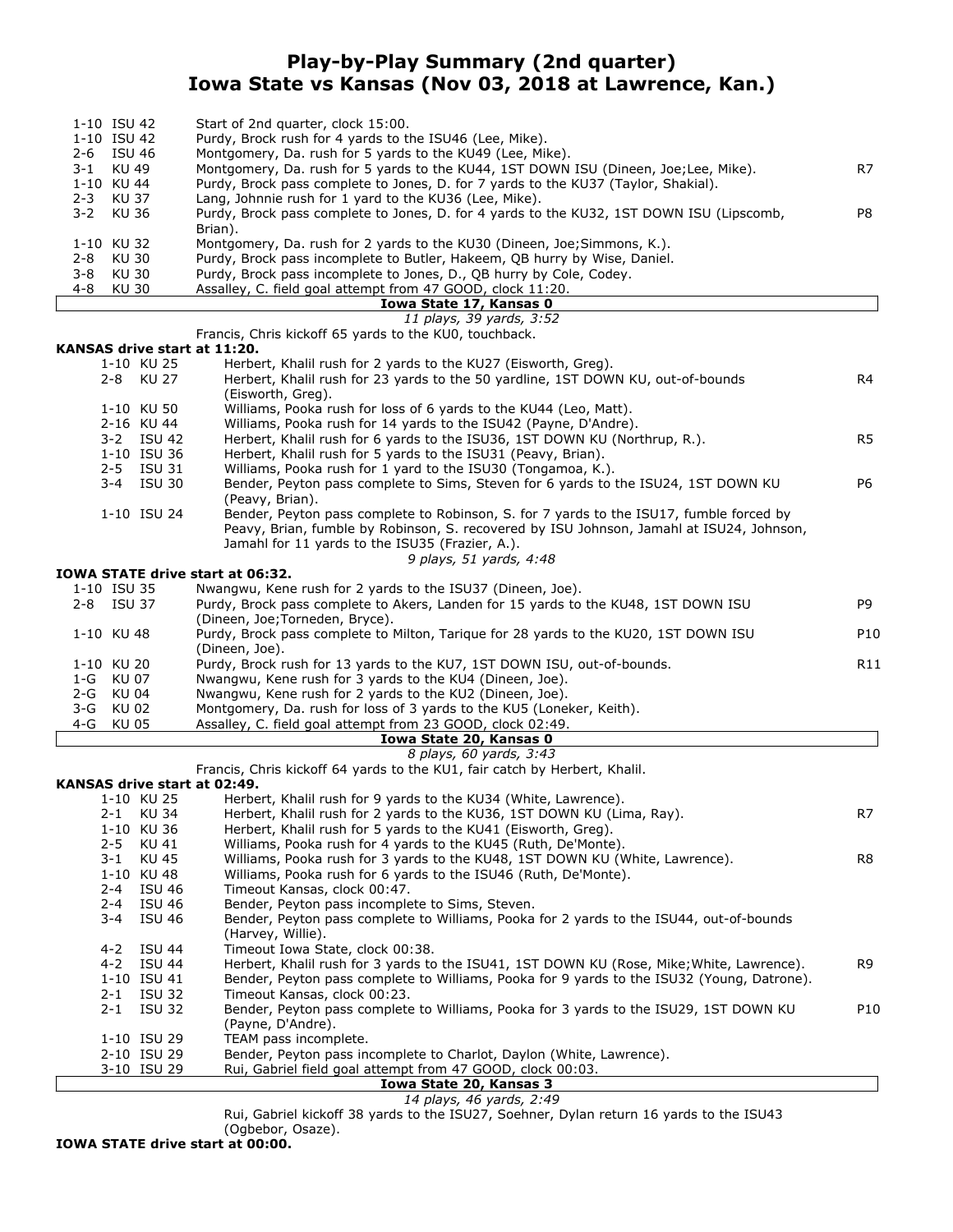# **Play-by-Play Summary (2nd quarter) Iowa State vs Kansas (Nov 03, 2018 at Lawrence, Kan.)**

| End of half, clock 00:00.<br><b>END OF 2nd QUARTER: Iowa State 20, Kansas 3</b> |       |        |                  |                         |   |               |                    |     |           |                  |                  |
|---------------------------------------------------------------------------------|-------|--------|------------------|-------------------------|---|---------------|--------------------|-----|-----------|------------------|------------------|
|                                                                                 |       | Time   | <b>1st Downs</b> |                         |   |               | <b>Conversions</b> |     |           |                  |                  |
|                                                                                 |       |        | R                | P                       |   |               | 3rd                | 4th | Rushing   | Passing          | <b>Penalties</b> |
| <b>Quarter Summary</b>                                                          | Score | Poss   |                  |                         |   |               |                    |     |           |                  |                  |
| Iowa State                                                                      |       | 607:23 |                  | $\overline{\mathbf{3}}$ | 0 | $\mathcal{D}$ | $2 - 4$            | 0-0 | $10 - 34$ | $4 - 6 - 0 - 54$ | $0 - 0$          |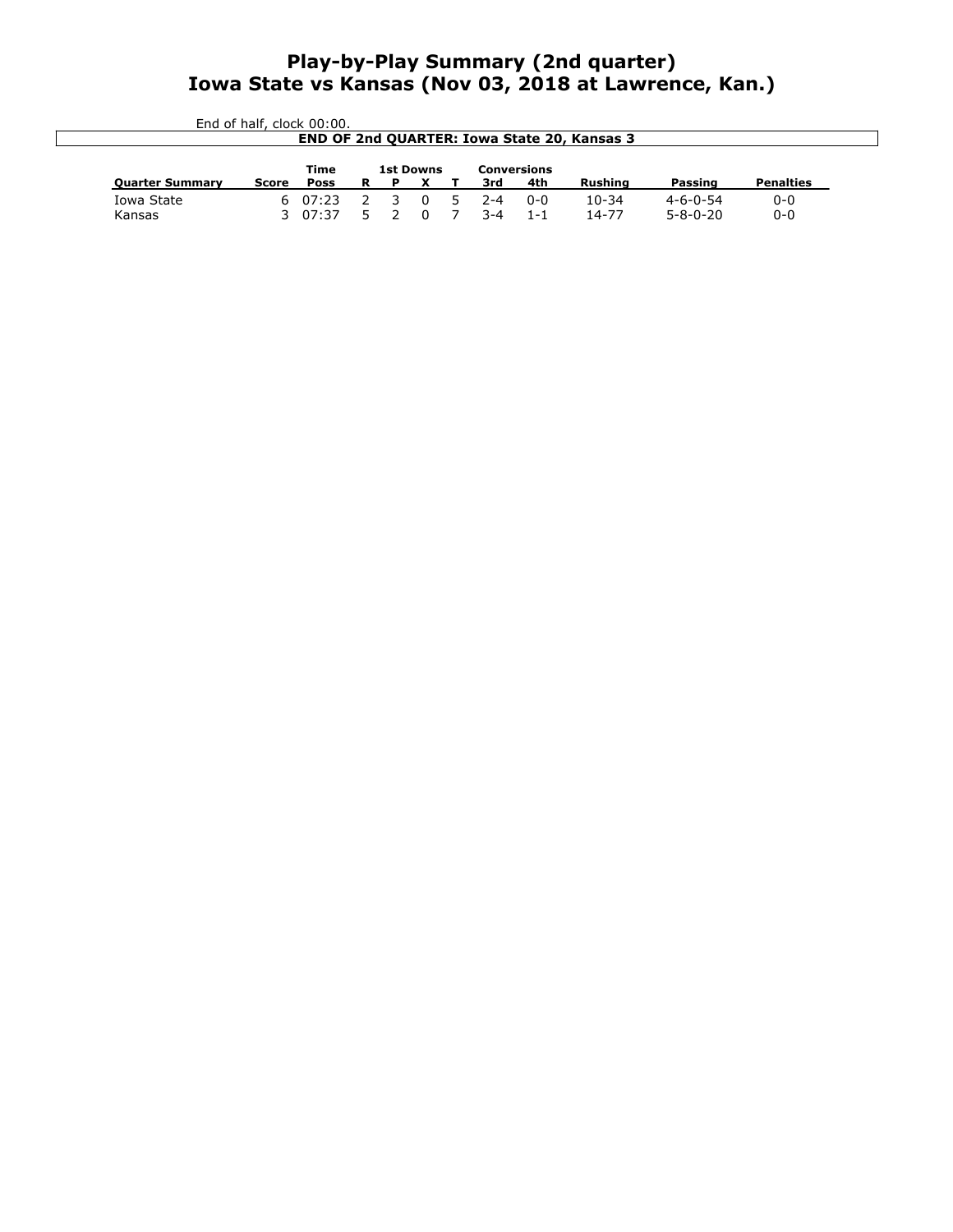# **Play-by-Play Summary (3rd quarter) Iowa State vs Kansas (Nov 03, 2018 at Lawrence, Kan.)**

|                                         | Start of 3rd quarter, clock 15:00, ISU ball on ISU35.                                                                                                        |                 |
|-----------------------------------------|--------------------------------------------------------------------------------------------------------------------------------------------------------------|-----------------|
|                                         | Francis, Chris kickoff 65 yards to the KU0, touchback.                                                                                                       |                 |
| KANSAS drive start at 15:00.            |                                                                                                                                                              |                 |
| 1-10 KU 25                              | Herbert, Khalil rush for loss of 1 yard to the KU24 (Leo, Matt).                                                                                             |                 |
| 2-11 KU 24                              | Herbert, Khalil rush for 2 yards to the KU26 (Spears, Marcel).                                                                                               |                 |
| 3-9 KU 26<br>4-9 KU 26                  | Bender, Peyton pass incomplete to Booker, J. (Peavy, Brian).<br>Thompson, Kyle punt 34 yards to the ISU40, out-of-bounds.                                    |                 |
|                                         | 3 plays, 1 yard, 1:18                                                                                                                                        |                 |
| <b>IOWA STATE drive start at 13:42.</b> |                                                                                                                                                              |                 |
| 1-10 ISU 40                             | Purdy, Brock pass complete to Jones, D. for 12 yards to the KU48, 1ST DOWN ISU (Torneden,<br>Bryce).                                                         | P12             |
| 1-10 KU 48                              | Nwangwu, Kene rush for 7 yards to the KU41 (Dineen, Joe).                                                                                                    |                 |
| KU 41<br>$2 - 3$                        | Nwangwu, Kene rush for loss of 2 yards to the KU43 (Thomas, Ricky).                                                                                          |                 |
| KU 43<br>3-5                            | Purdy, Brock rush for 9 yards to the KU34, 1ST DOWN ISU (Dineen, Joe).<br>Purdy, Brock pass complete to Jones, D. for 8 yards to the KU26 (Harris, Corione). | R13             |
| 1-10 KU 34<br>$2 - 2$<br>KU 26          | Purdy, Brock pass complete to Butler, Hakeem for 12 yards to the KU14, 1ST DOWN ISU                                                                          | P14             |
|                                         | (Harris, Corione).                                                                                                                                           |                 |
| 1-10 KU 14                              | Purdy, Brock pass complete to Butler, Hakeem for 6 yards to the KU8 (Harris, Corione; Lee,<br>Mike).                                                         |                 |
| KU 08<br>2-4                            | Purdy, Brock rush for 5 yards to the KU3, 1ST DOWN ISU (Lee, Mike).                                                                                          | R <sub>15</sub> |
| 1-G KU 03                               | Timeout Iowa State, clock 10:15.                                                                                                                             |                 |
| 1-G KU 03                               | Purdy, Brock pass complete to Eaton, Matthew for 3 yards to the KU0, TOUCHDOWN, clock<br>10:10.                                                              |                 |
| 1-G<br>KU 03                            | Assalley, C. kick attempt good.                                                                                                                              |                 |
|                                         | Iowa State 27, Kansas 3<br>9 plays, 60 yards, 3:32                                                                                                           |                 |
|                                         | Francis, Chris kickoff 65 yards to the KU0, touchback.                                                                                                       |                 |
| KANSAS drive start at 10:10.            |                                                                                                                                                              |                 |
| 1-10 KU 25                              | Herbert, Khalil rush for 4 yards to the KU29 (Spears, Marcel).                                                                                               |                 |
| 2-6 KU 29                               | Bender, Peyton pass incomplete to Charlot, Daylon (Johnson, An.).                                                                                            |                 |
| 3-6 KU 29                               | Bender, Peyton pass incomplete to Charlot, Daylon.                                                                                                           |                 |
| 4-6 KU 29                               | Thompson, Kyle punt 33 yards to the ISU38, fair catch by Milton, Tarique.<br>3 plays, 4 yards, 1:07                                                          |                 |
| IOWA STATE drive start at 09:03.        |                                                                                                                                                              |                 |
| 1-10 ISU 38                             | Purdy, Brock rush for 2 yards to the ISU40, out-of-bounds.                                                                                                   |                 |
| 2-8 ISU 40                              | Montgomery, Da. rush for 7 yards to the ISU47 (Defense, Hasan).                                                                                              |                 |
| 3-1 ISU 47                              | Montgomery, Da. rush for 2 yards to the ISU49, 1ST DOWN ISU (Dineen, Joe).                                                                                   | R16             |
| 1-10 ISU 49                             | Purdy, Brock rush for 9 yards to the KU42 (Dineen, Joe).                                                                                                     |                 |
| KU 42<br>$2 - 1$                        | Lang, Johnnie rush for loss of 2 yards to the KU44 (Feaster, Denzel).                                                                                        |                 |
| $3 - 3$<br>KU 44                        | Purdy, Brock pass incomplete to Milton, Tarique (Defense, Hasan).                                                                                            |                 |
| $4 - 3$<br><b>KU 44</b>                 | Purdy, Brock pass complete to Butler, Hakeem for 12 yards to the KU32, 1ST DOWN ISU<br>(Taylor, Shakial).                                                    | P17             |
| 1-10 KU 32                              | Purdy, Brock rush for 11 yards to the KU21, 1ST DOWN ISU (Dineen, Joe).                                                                                      | R <sub>18</sub> |
| 1-10 KU 21                              | Croney, Sheldon rush for 3 yards to the KU18 (Lee, Mike).                                                                                                    |                 |
| $2 - 7$<br>KU 18                        | Purdy, Brock pass complete to Milton, Tarique for 2 yards to the KU16 (Defense, Hasan).                                                                      |                 |
| $3 - 5$<br><b>KU 16</b>                 | Purdy, Brock pass complete to Soehner, Dylan for 8 yards to the KU8 (Torneden, Bryce),                                                                       |                 |
|                                         | PENALTY ISU holding (Benton, Spencer) 9 yards to the KU25, NO PLAY.                                                                                          |                 |
| 3-14 KU 25                              | Purdy, Brock sacked for loss of 7 yards to the KU32 (Cole, Codey).                                                                                           |                 |
| 4-21 KU 32                              | Assalley, C. field goal attempt from 49 MISSED - wide right, spot at KU32, clock 02:45.                                                                      |                 |
| KANSAS drive start at 02:45.            | 12 plays, 30 yards, 6:18                                                                                                                                     |                 |
| 1-10 KU 32                              | Williams, Pooka rush for 4 yards to the KU36 (Lima, Ray).                                                                                                    |                 |
| 2-6 KU 36                               | Williams, Pooka rush for 11 yards to the KU47, 1ST DOWN KU (Northrup, R.).                                                                                   | R11             |
| 1-10 KU 47                              | Bender, Peyton pass incomplete to Charlot, Daylon (Peavy, Brian).                                                                                            |                 |
| 2-10 KU 47                              | Bender, Peyton pass complete to Sims, Steven for 14 yards to the ISU39, 1ST DOWN KU                                                                          | P12             |
|                                         | (Vance, O'Rien).                                                                                                                                             |                 |
| 1-10 ISU 39                             | Herbert, Khalil rush for 2 yards to the ISU37 (Lewis, Braxton).                                                                                              |                 |
| 2-8 ISU 37                              | Herbert, Khalil rush for 2 yards to the ISU35 (Grant, Jatairis).<br>END OF 3rd QUARTER: Iowa State 27, Kansas 3                                              |                 |
|                                         |                                                                                                                                                              |                 |

|                        |       | <b>Time</b> | <b>1st Downs</b> |        |         | Conversions |         |                  |                  |
|------------------------|-------|-------------|------------------|--------|---------|-------------|---------|------------------|------------------|
| <b>Ouarter Summary</b> | Score | Poss        | Ð                |        | 3rd     | 4th         | Rushing | Passing          | <b>Penalties</b> |
| Iowa State             |       | 09:50       | 4 3              | $\cap$ | $2 - 4$ | $1 - 1$     | 12-44   | $7 - 8 - 0 - 55$ | 1-9              |
| Kansas                 |       | 05:10       |                  |        | በ-2     | $0 - 0$     | 7-24    | $1 - 5 - 0 - 14$ | $0 - 0$          |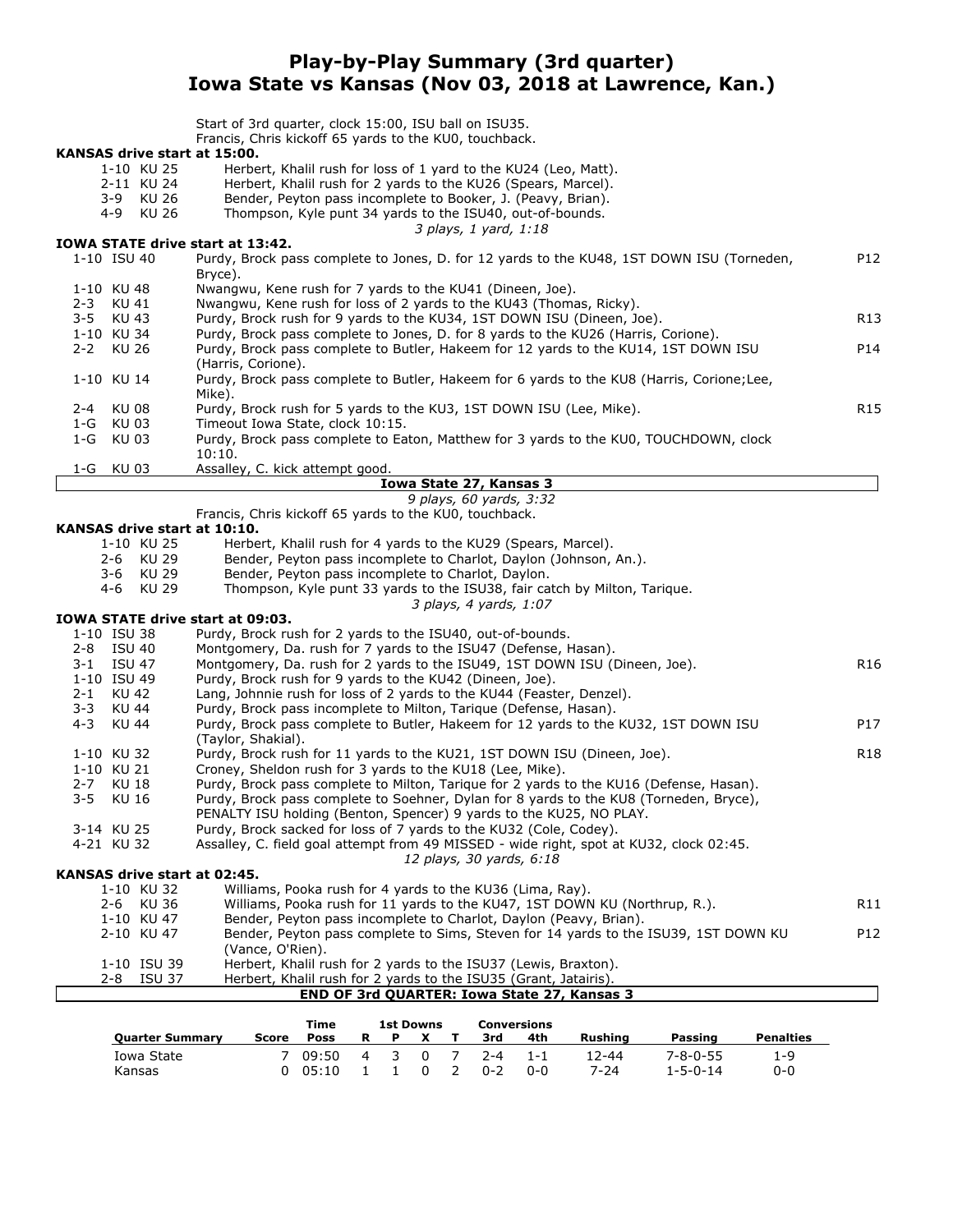# **Play-by-Play Summary (4th quarter) Iowa State vs Kansas (Nov 03, 2018 at Lawrence, Kan.)**

| 3-6                                                                 | ISU 35<br>3-6 ISU 35<br>4-3 ISU 32 | Start of 4th quarter, clock 15:00.<br>Williams, Pooka rush for 3 yards to the ISU32 (Spears, Marcel).<br>Herbert, Khalil rush for 2 yards to the ISU30 (Harvey, Willie).<br>8 plays, 38 yards, 3:30                                                                                                                                                                   |                        |
|---------------------------------------------------------------------|------------------------------------|-----------------------------------------------------------------------------------------------------------------------------------------------------------------------------------------------------------------------------------------------------------------------------------------------------------------------------------------------------------------------|------------------------|
|                                                                     |                                    | IOWA STATE drive start at 14:15.                                                                                                                                                                                                                                                                                                                                      |                        |
| 1-10 ISU 30                                                         |                                    | Montgomery, Da. rush for 6 yards to the ISU36 (Moragne, D.), PENALTY KU face mask 15<br>yards to the KU49, 1ST DOWN ISU.                                                                                                                                                                                                                                              | X19                    |
| 1-10 KU 49<br>1-10 KU 49<br>2-6 KU 45<br>3-11 ISU 50<br>4-25 ISU 36 |                                    | 1st and $10.$<br>Purdy, Brock pass complete to Eaton, Matthew for 4 yards to the KU45 (Hempstead, E.).<br>Purdy, Brock sacked for loss of 5 yards to the 50 yardline (Wise, Daniel).<br>Purdy, Brock sacked for loss of 14 yards to the ISU36 (Torneden, Bryce).<br>Dunn, Corey punt 50 yards to the KU14, Lassiter, K. return 0 yards to the KU14 (Johnson,<br>An.). |                        |
|                                                                     |                                    | 4 plays, 6 yards, 2:33                                                                                                                                                                                                                                                                                                                                                |                        |
| KANSAS drive start at 11:42.                                        | 1-10 KU 14                         |                                                                                                                                                                                                                                                                                                                                                                       |                        |
| $3 - 8$                                                             | 2-8 KU 16<br><b>KU 16</b>          | Williams, Pooka rush for 2 yards to the KU16 (Hummel, Jake).<br>Bender, Peyton pass incomplete to Williams, Pooka (Johnson, An.).<br>Bender, Peyton pass complete to Sims, Steven for 14 yards to the KU30, 1ST DOWN KU,                                                                                                                                              | P13                    |
|                                                                     | 1-10 KU 30                         | out-of-bounds.<br>Bender, Peyton pass incomplete to Saunders, Mavin.                                                                                                                                                                                                                                                                                                  |                        |
|                                                                     | 2-10 KU 30<br>1-10 KU 42           | Bender, Peyton pass complete to Robinson, S. for 12 yards to the KU42, 1ST DOWN KU<br>(Johnson, An.).<br>Williams, Pooka rush for 3 yards to the KU45 (Leo, Matt).                                                                                                                                                                                                    | P14                    |
|                                                                     | 2-7 KU 45                          | Herbert, Khalil rush for no gain to the KU45 (Rose, Mike).                                                                                                                                                                                                                                                                                                            |                        |
| 3-7                                                                 | KU 45                              | Bender, Peyton pass complete to Williams, Pooka for 10 yards to the ISU45, 1ST DOWN KU,<br>out-of-bounds.                                                                                                                                                                                                                                                             | P15                    |
|                                                                     | 1-10 ISU 45                        | Bender, Peyton pass incomplete to Saunders, Mavin.                                                                                                                                                                                                                                                                                                                    |                        |
|                                                                     | 2-10 ISU 45<br>3-10 ISU 45         | Bender, Peyton pass incomplete to Robinson, S<br>Bender, Peyton pass complete to Robinson, S. for 34 yards to the ISU11, 1ST DOWN KU<br>(Johnson, An.).                                                                                                                                                                                                               | P <sub>16</sub>        |
|                                                                     | 1-10 ISU 11<br>2-10 ISU 11         | Bender, Peyton pass incomplete to Saunders, Mavin (Ruth, De'Monte).<br>Bender, Peyton pass complete to Robinson, S. for 6 yards to the ISU5 (Peavy, Brian),<br>PENALTY ISU face mask (Peavy, Brian) 3 yards to the ISU2, 1ST DOWN KU.                                                                                                                                 | X17                    |
|                                                                     | 1-G ISU 02                         | 1st and $2.$                                                                                                                                                                                                                                                                                                                                                          |                        |
|                                                                     | 1-G ISU 02                         | Herbert, Khalil pass incomplete to Bostick, Earl.                                                                                                                                                                                                                                                                                                                     |                        |
|                                                                     | 2-G ISU 02                         | Bender, Peyton pass incomplete to Sosinski, James.                                                                                                                                                                                                                                                                                                                    |                        |
|                                                                     | 3-G ISU 02<br>4-G ISU 02           | Bender, Peyton pass incomplete to Sosinski, James.<br>Timeout Kansas, clock 06:49.                                                                                                                                                                                                                                                                                    |                        |
|                                                                     | 4-G ISU 02                         | Herbert, Khalil rush for 1 yard to the ISU1 (Lewis, Braxton).<br>17 plays, 85 yards, 4:59                                                                                                                                                                                                                                                                             |                        |
|                                                                     |                                    | IOWA STATE drive start at 06:43.                                                                                                                                                                                                                                                                                                                                      |                        |
| 1-10 ISU 01                                                         |                                    | Montgomery, Da. rush for 1 yard to the ISU2 (Holani, Isi).                                                                                                                                                                                                                                                                                                            |                        |
| 2-9 ISU 02<br>ISU 05<br>3-6<br>4-6                                  | ISU 05                             | Montgomery, Da. rush for 3 yards to the ISU5 (Torneden, Bryce).<br>Purdy, Brock pass incomplete to Butler, Hakeem.<br>Dunn, Corey punt 38 yards to the ISU43, downed.                                                                                                                                                                                                 |                        |
|                                                                     |                                    | 3 plays, 4 yards, 1:28                                                                                                                                                                                                                                                                                                                                                |                        |
| KANSAS drive start at 05:15.                                        |                                    |                                                                                                                                                                                                                                                                                                                                                                       |                        |
|                                                                     | 1-10 ISU 43<br>1-10 ISU 23         | Bender, Peyton pass complete to Sims, Steven for 20 yards to the ISU23, 1ST DOWN KU<br>(Bowens, Richard).<br>Bender, Peyton pass complete to Williams, T. for 15 yards to the ISU8, 1ST DOWN KU.                                                                                                                                                                      | P18<br>P <sub>19</sub> |
|                                                                     | 1-G ISU 08<br>2-G ISU 08           | Bender, Peyton pass incomplete to Sims, Steven.<br>Bender, Peyton pass complete to Sims, Steven for 7 yards to the ISU1, out-of-bounds                                                                                                                                                                                                                                |                        |
|                                                                     | 3-G ISU 01<br>4-G ISU 07           | (Northrup, R.).<br>Fumble by TEAM, Herbert, Khalil rush for loss of 6 yards to the ISU7 (Benton, Spencer).<br>Timeout Iowa State, clock 03:08.                                                                                                                                                                                                                        |                        |
|                                                                     | 4-G ISU 07                         | Bender, Peyton pass incomplete to Robinson, S. (Rose, Mike).<br>6 plays, 36 yards, 4:30                                                                                                                                                                                                                                                                               |                        |
| 1-10 ISU 07                                                         |                                    | Clock 03:03.                                                                                                                                                                                                                                                                                                                                                          |                        |
| 1-10 ISU 07                                                         |                                    | Kempt, Kyle at QB for Iowa State.                                                                                                                                                                                                                                                                                                                                     |                        |
| 1-10 ISU 07<br>2-9 ISU 08                                           |                                    | Croney, Sheldon rush for 1 yard to the ISU8 (Torneden, Bryce).<br>Kempt, Kyle pass complete to Akers, Landen for 10 yards to the ISU18, 1ST DOWN ISU<br>(Defense, Hasan).                                                                                                                                                                                             | P20                    |
| 1-10 ISU 18<br>2-10 ISU 18                                          |                                    | Croney, Sheldon rush for no gain to the ISU18 (Brown, Jelani).<br>Timeout Kansas, clock 01:37.                                                                                                                                                                                                                                                                        |                        |
| 2-10 ISU 18<br>ISU 25<br>$3 - 3$                                    |                                    | Lang, Johnnie rush for 7 yards to the ISU25 (Torneden, Bryce).<br>Lang, Johnnie rush for 2 yards to the ISU27 (Dineen, Joe).                                                                                                                                                                                                                                          |                        |
| $4 - 1$                                                             | <b>ISU 27</b>                      | Timeout Kansas, clock 00:52.                                                                                                                                                                                                                                                                                                                                          |                        |
| 4-1                                                                 | <b>ISU 27</b>                      | Dunn, Corey punt 41 yards to the KU32, out-of-bounds.                                                                                                                                                                                                                                                                                                                 |                        |

*5 plays, 20 yards, 0:00*